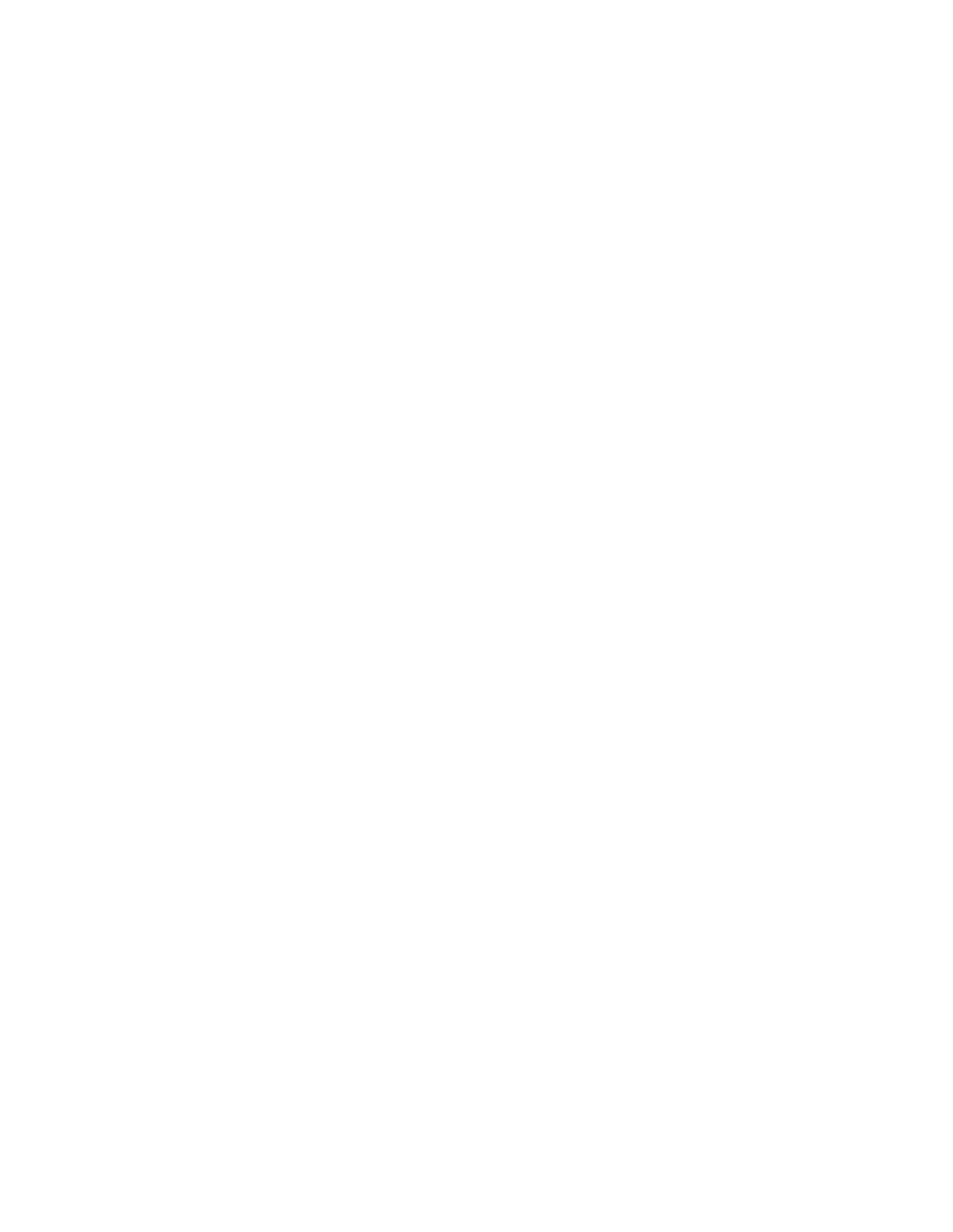# **Sustainable Building and Development Guidelines: Table of Contents**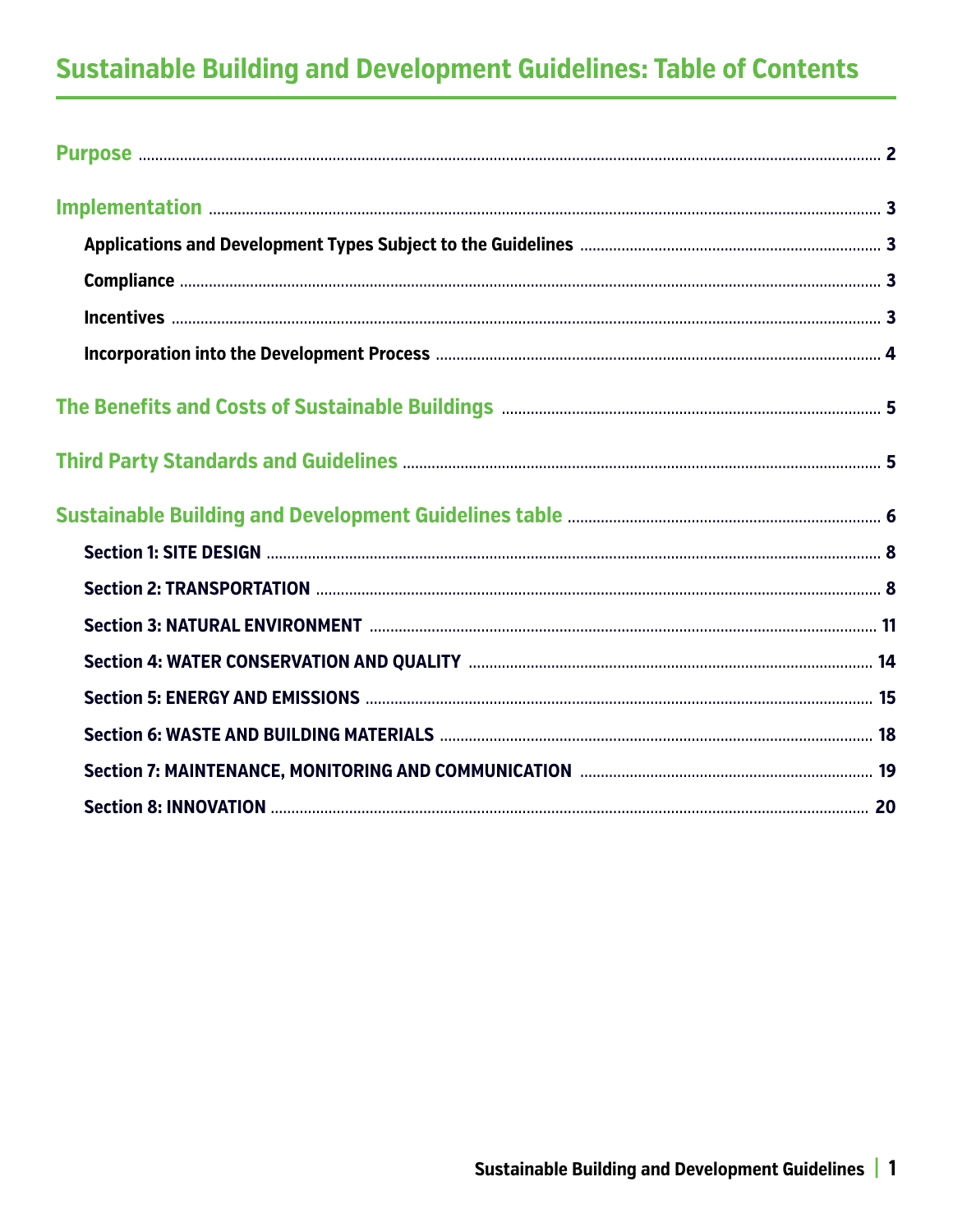

## Purpose

The purpose of the Sustainable Building and Development Guidelines is to encourage sustainable design approaches through Planning Act applications, in keeping with the City's declaration as a sustainable community, and in alignment with Burlington's Strategic Plan 2015-2040. Burlington's Strategic Plan encourages energy efficient buildings and other on-site sustainable features, and sets a net carbon neutral goal for the community. Sustainable design is an integrated design process that helps to reduce infrastructure demands and costs, environmental impacts, greenhouse gas emissions, long term building operating costs, and contributes to the City's goal of being a prosperous, livable and healthy community. The guidelines address sustainability approaches related to site design, transportation, the natural environment, water, energy and emissions, waste and building materials, and maintenance, monitoring, and communication.

The guidelines serve as a comprehensive checklist of various sustainable design, construction and operation approaches, and will be used as a tool to assess the sustainable features of development applications. The checklist is enabled by the Sustainable Design policies of the Official Plan, and is meant to be a tool to encourage voluntary sustainable development practices and to highlight required sustainability measures as identified in the Official Plan, Zoning By-law and other city by-laws. The attached Sustainable Building and Development Guidelines table identifies all guidelines and identifies which items are required, and which items are voluntary.

Of the voluntary items, the city would specifically encourage measures to achieve water conservation, waste reduction, carbon neutrality, implement energy conservation and generation, increase and improve the urban forest tree canopy, implement innovative stormwater management and other measures that align with the Strategic Plan 2015-2040 and the Community Energy Plan.



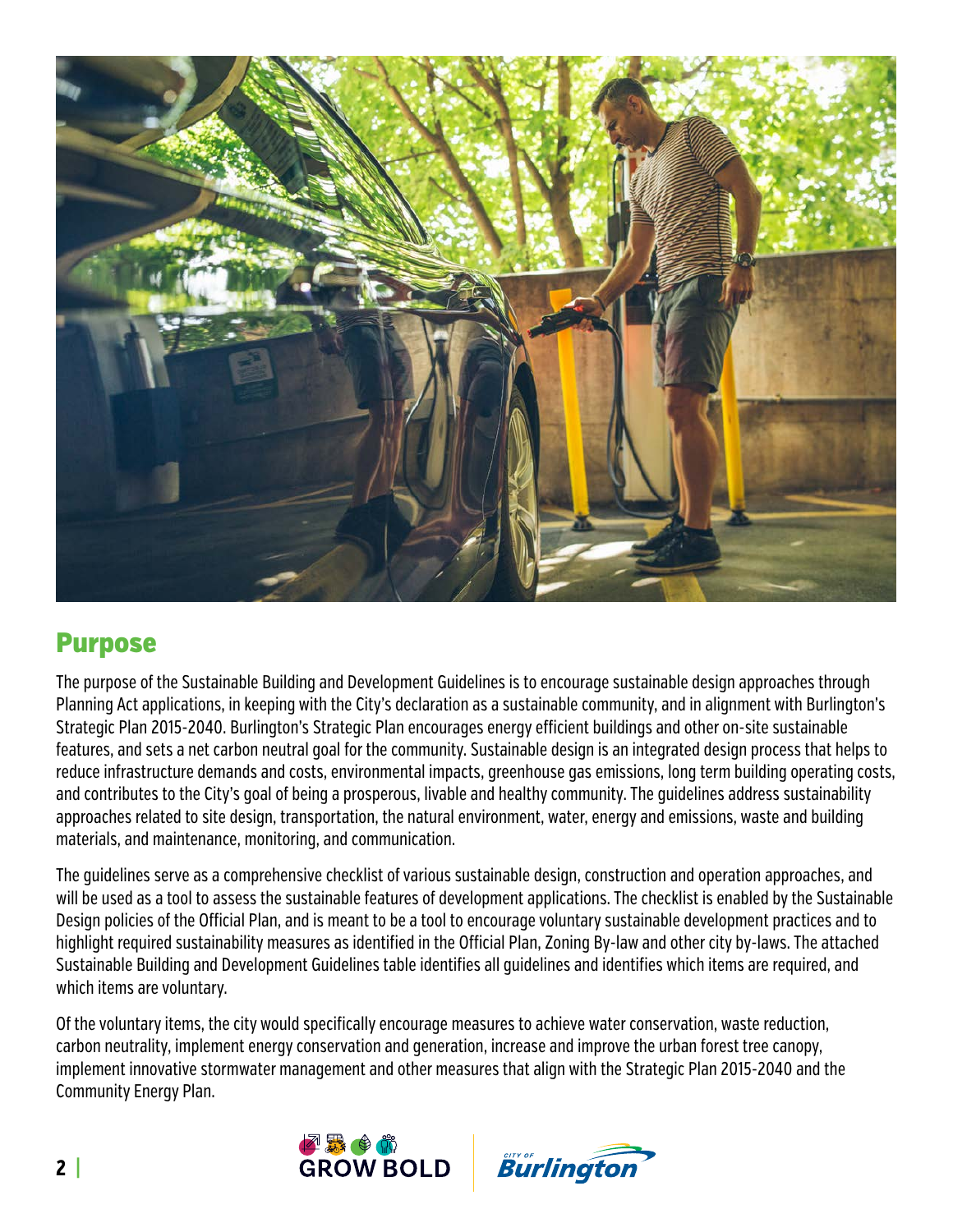## Implementation

#### **Applications and Development Types Subject to the Guidelines**

The guidelines apply city-wide to development applications proposing the following uses:

- Mixed use,
- Institutional and Public Service Facilities,
- Commercial,
- Industrial/Employment, and
- High and medium density residential buildings.

Applications involving single detached dwellings and other low density residential buildings are not subject to the guidelines.

While the guidelines are administered primarily through major Site Plan applications, a review of the guidelines is also required as part of Official Plan and Zoning By-law amendment applications to ensure items can be implemented at Site Plan. Committee of Adjustment, minor Site Plan and building permit applications are not subject to the guidelines.

The guidelines apply to all new development applications submitted after the approval of the Sustainable Design policies in the Official Plan.

#### **Compliance**

**Application Submission:** The applicant must comply with the items identified as required, and is encouraged to consider the voluntary items. If voluntary measures are selected, they must also be shown on development application submission documents.

**After Construction:** Implementation compliance is required for all elements that are a component of Site Plan approval. Compliance for additional voluntary building measures is only required if the owner is seeking recognition through a sustainable building award, or if the development is subject to Community Benefits/Section 37 of *the Planning Act* .

#### **Incentives**

- The City of Burlington will develop an Urban Design Awards program that will include sustainable building awards and recognition to incentivize applicants to pursue additional voluntary guidelines. Developers who implement the highest number of voluntary guidelines and demonstrate compliance of these items will be eligible for an award.
- Other levels of government and utilities run financial incentive programs for which applicants may be eligible. These programs are highlighted in the Sustainable Building and Development Guidelines table.
- The voluntary guidelines may also be used in Section 37 Community Benefits negotiations, under *the Planning Act*.

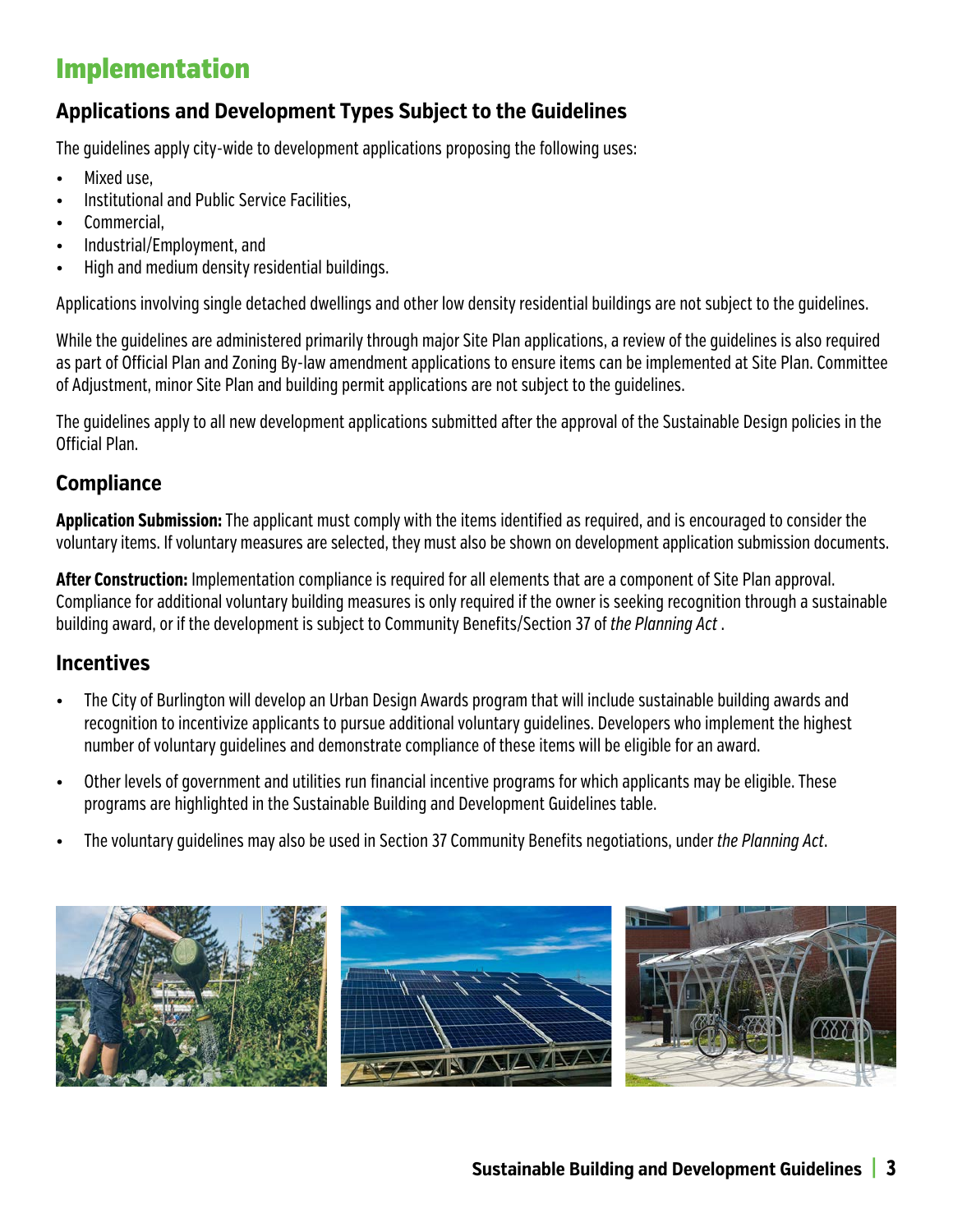### **Incorporation into the Development Process**

The table below illustrates key steps in the implementation process:

| <b>Pre-consultation Meeting</b>    | The applicant will be made aware of the quidelines and checklist at the pre-consultation<br>meeting. The checklist will be identified on the Pre-consultation Form and any required<br>supporting documentation will be identified.                                                                                                                                             |
|------------------------------------|---------------------------------------------------------------------------------------------------------------------------------------------------------------------------------------------------------------------------------------------------------------------------------------------------------------------------------------------------------------------------------|
| <b>Submit Application</b>          | A completed checklist and supporting documentation will be submitted as part of a<br>complete application.                                                                                                                                                                                                                                                                      |
| OPA/ZBLA Approval                  | Sustainability measures that impact site layout and design will be identified through<br>the Official Plan Amendment (OPA) and Zoning By-Law Amendment (ZBLA) process. The<br>voluntary quidelines may also be used in Section 37 negotiations, under the Planning Act.                                                                                                         |
| Site Plan Approval                 | Conditions related to any required or voluntarily selected technical sustainability measures<br>[e.g. Low Impact Development Measures [LID]] will be included in Site Plan Approval.                                                                                                                                                                                            |
| Site Plan Agreement                | Agreement will include requirements for meeting any required or voluntarily selected<br>sustainability measures.                                                                                                                                                                                                                                                                |
| <b>Building Permit Application</b> | Measures related to the building permit process (e.g. internal to the building, structural<br>elements) are only selected on a voluntary basis. If any voluntary sustainability measures<br>related to the Ontario Building Code are selected, a copy of the completed checklist and<br>supporting information/drawings will be submitted with the Building Permit application. |
| <b>Compliance Verification</b>     | Implementation compliance will be required for all required building elements that are<br>included in Site Plan approval. The applicant may choose to voluntarily confirm the<br>implementation of voluntary sustainability measures. Compliance of all measures will be<br>required for consideration of a sustainable building award.                                         |







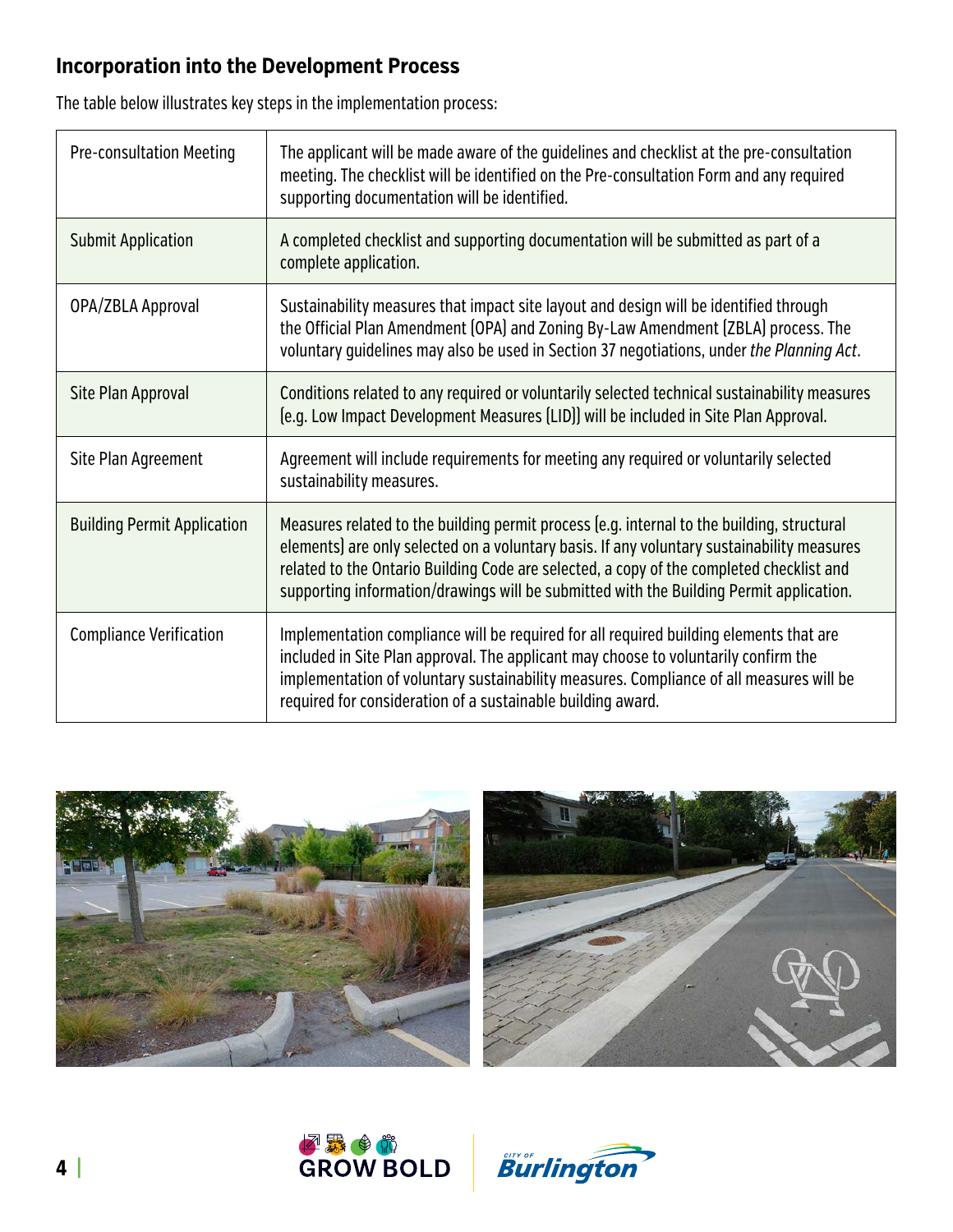## The Benefits and Costs of Sustainable Buildings

Sustainable building practices are well known for their environmental benefits, however less attention is given to the social and economic benefits of "building green". The common misconception that sustainable building practices are cost prohibitive is often an obstacle to implementation.

Canadian research has demonstrated that sustainable building activity is being driven by the market, and by the benefits that accrue from good sustainable building practices<sup>i</sup>. These benefits are not only environmental and include reduced operating costs, demonstration of a public commitment to corporate sustainability, effective asset management, improved rental and occupancy rates and creating higher quality buildings that provide enhanced occupant comfort, productivity, health and well-being". Doing the right thing and client demand are the top two triggers for increased green building activity in the Canadian market<sup>iii</sup>. Research has identified the following performance of green buildings in the Canadian market:

- A median reduction in operating costs of 17% over 5 years;
- A median payback of eight years; and
- A median increased building value of 4%iv.

Further studies have demonstrated that additional costs in green buildings are generally attributed to the design and modeling time necessary to incorporate sustainability features midway through a project. Incorporating sustainable design features from the outset or early stage of a project can help avoid higher costs<sup>v</sup>. The investment of an additional 3% of project costs in the design phase can reduce construction costs by 10%, and the inclusion of a multi-disciplinary design team and involving contractors in the design process can also contribute to reduced costs<sup>vi</sup>.

## Third Party Standards and Guidelines

There are numerous third party certification programs and standards which applicants may also choose to pursue, such as:

- LEED (Leadership in Energy and Environmental Design), www.cagbc.org
- Energy Star and R-2000 Home Certification, www.nrcan.gc.ca/energy/efficiency/housing/new-homes/5057
- BOMA BEST, www.bomabest.com
- Quality Assured Passive House Certification (also available for non-residential buildings), www.passivehouse.ca
- Sustainable Sites Initiative, www.sustainablesites.org

The City's Sustainable Building and Development Guidelines incorporate many similar standards to those found in the programs above. The city supports and encourages the use of recognized and accredited third-party green building certification programs for all new development.

<sup>i</sup>*McGraw Hill Construction. "Canada Green Building Trends: Benefits Driving the New and Retrofit Market". 2014 Available at: www.cagbc.org/CAGBC/Resources/GreenBuildMarketRes2014/CAGBC/Resources/Green\_Building\_Marke.aspx?hkey=36b22df4-d4f7-4bc2-80da-fd8767ff42d6*

vi *Syphers, Geof, et al. "Managing the Cost of Green Building," KEMA, 2003. Available at: www.calrecycle.ca.gov/greenbuilding/design/ManagingCost.pdf*

ii *Ibid,* iii *Ibid,* iv *Ibid*

<sup>v</sup>*Kats, Gregory. "Green Building Costs and Financial Benefits." A report for the Massachusetts Technology Collaborative. 2003 1-10. Available at: www.dnr.sc.gov/marine/NERR/present/highperf/Green%20Building%20Costs\_Kats.pdf*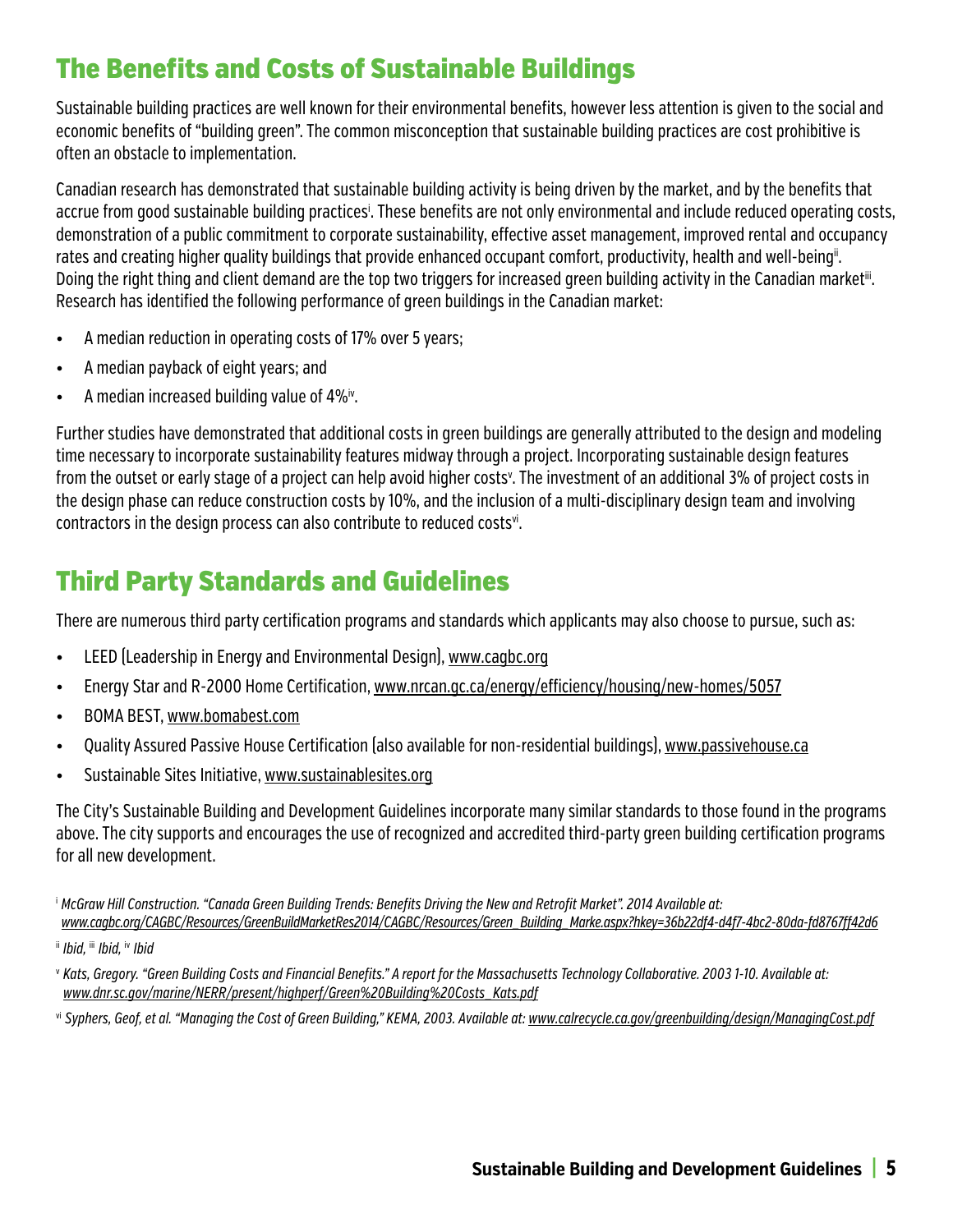|          | <b>Sustainable Building and Development Guidelines - Section 1: SITE DESIGN</b> |                                                                                                                                                        |                                                                                                                                                                                                                                   |                |  |
|----------|---------------------------------------------------------------------------------|--------------------------------------------------------------------------------------------------------------------------------------------------------|-----------------------------------------------------------------------------------------------------------------------------------------------------------------------------------------------------------------------------------|----------------|--|
| $\sharp$ | Required or<br>Voluntary                                                        | Guideline                                                                                                                                              | Rationale, Incentives and Resources                                                                                                                                                                                               | Implementation |  |
| 1.1      | Required                                                                        | Augment Topsoil: Maintain a minimum 15 cm/6"<br>quality topsoil.                                                                                       | Rationale: Appropriate topsoil levels absorbs runoff and helps to ensure<br>plants survive and thrive.                                                                                                                            | Site Plan      |  |
|          |                                                                                 |                                                                                                                                                        | Resources: N/A                                                                                                                                                                                                                    |                |  |
| 1.2      | Required                                                                        | <b>Snow Management: For sites with surface</b><br>parking, identify a designated snow storage area<br>in an area that will reduce salt and contaminant | Rationale: Road salt poses risk to plants, animals, birds, fish, lake and<br>stream ecosystems and groundwater. Appropriate snow storage areas can<br>help manage and mitigate the risks associated with road salt.               | Site Plan      |  |
|          |                                                                                 | impacts to vegetation, groundwater and<br>surface water. Appropriate on site snow storage                                                              | <b>Resources:</b> City of Burlington Site Plan Guidelines [PDF]:<br>www.burlington.ca/siteplanquidelines                                                                                                                          |                |  |
|          |                                                                                 | is preferable to off-site snow removal.                                                                                                                | Guidelines for Snow Disposal and De-icing Operations in Ontario:<br>www.ontario.ca/document/quidelines-snow-disposal-and-de-icing-<br>operations-ontario                                                                          |                |  |
| 1.3      | Voluntary                                                                       | Augment Topsoil, Enhanced: Maintain a<br>minimum 30 cm/12" quality topsoil, protect areas<br>from disturbance and/or decompact subsoil in              | Rationale: Enhanced topsoil levels absorbs runoff and helps to ensure plants<br>survive and thrive. Protecting areas from disturbance and decompacting soil<br>in disturbed areas further ensures the health of planted material. | Site Plan      |  |
|          |                                                                                 | landscaped areas/non hardscape areas.                                                                                                                  | Resource: Preserving and Restoring Healthy Soil: Best Practices for Urban<br>Construction. TRCA June 2012                                                                                                                         |                |  |
|          |                                                                                 |                                                                                                                                                        | <b>Incentive:</b> Sustainable Building Award                                                                                                                                                                                      |                |  |
| 1.4      | Voluntary                                                                       | Snow Management, Enhanced: Achieve the<br><b>Smart About Salt Site Certification.</b>                                                                  | Rationale: The Smart About Salt Site Certification ensures that design and<br>management best practices are in place to mitigate the impacts of road salt.                                                                        | Site Plan      |  |
|          |                                                                                 |                                                                                                                                                        | Resource: www.smartaboutsalt.com                                                                                                                                                                                                  |                |  |
|          |                                                                                 |                                                                                                                                                        | <b>Incentive:</b> Sustainable Building Award                                                                                                                                                                                      |                |  |
| 1.5      | Voluntary                                                                       | <b>Reuse Topsoil: Retain and reuse</b><br>uncontaminated on-site topsoil in areas not                                                                  | Rationale: Reusing soil promotes responsible use of a natural resource<br>and minimizes the need to truck soil to and from the site.                                                                                              | Site Plan      |  |
|          |                                                                                 | covered by the building and parking/hard<br>surface areas. Proper storage of topsoil to                                                                | <b>Resource:</b> Preserving and Restoring Healthy Soil: Best Practices for Urban<br>Construction. TRCA June 2012                                                                                                                  |                |  |
|          |                                                                                 | retain soil health and quality.                                                                                                                        | <b>Incentive:</b> Sustainable Building Award                                                                                                                                                                                      |                |  |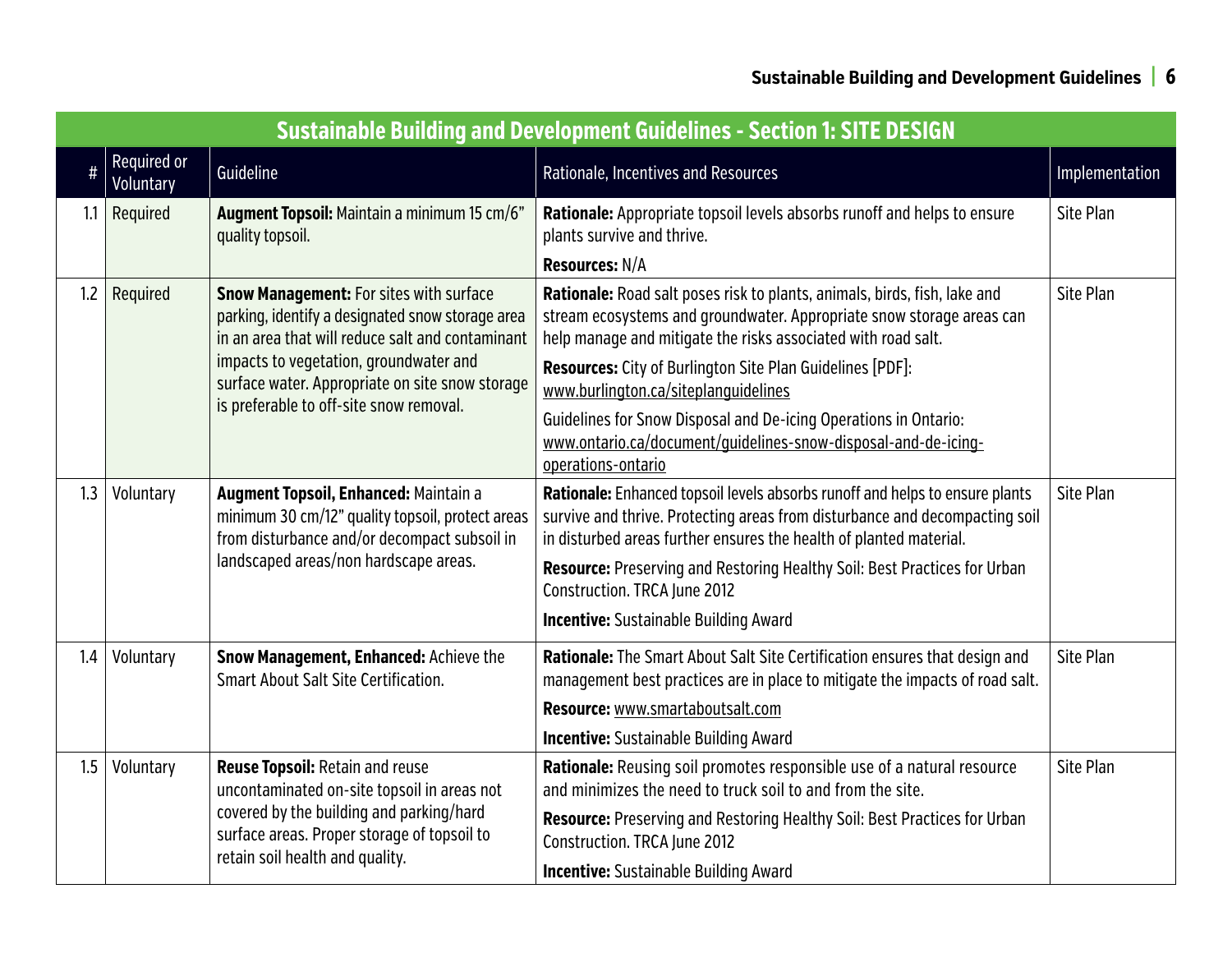|      | <b>Sustainable Building and Development Guidelines - Section 1: SITE DESIGN</b> |                                                                                                                                                                                                                                                                                                                                                                                                                                                                                                                                                                                                                                                        |                                                                                                                                                                                                                                                                                                                                                                 |                           |  |
|------|---------------------------------------------------------------------------------|--------------------------------------------------------------------------------------------------------------------------------------------------------------------------------------------------------------------------------------------------------------------------------------------------------------------------------------------------------------------------------------------------------------------------------------------------------------------------------------------------------------------------------------------------------------------------------------------------------------------------------------------------------|-----------------------------------------------------------------------------------------------------------------------------------------------------------------------------------------------------------------------------------------------------------------------------------------------------------------------------------------------------------------|---------------------------|--|
| $\#$ | Required or<br><b>Voluntary</b>                                                 | Guideline                                                                                                                                                                                                                                                                                                                                                                                                                                                                                                                                                                                                                                              | Rationale, Incentives and Resources                                                                                                                                                                                                                                                                                                                             | Implementation            |  |
| 1.6  | Voluntary                                                                       | Site Disturbance: On greenfield sites, limit site<br>disturbance including earthwork and clearing<br>of vegetation to 12 metres beyond the building<br>perimeter, 1.5 m beyond primary roadway curbs,<br>walkways, and main utility branch trenches,<br>and 7.5 m beyond constructed areas with<br>permeable surfaces (such as pervious paving<br>areas) that require additional staging areas in<br>order to limit compaction in the constructed<br>area. Or on previously developed sites, restore<br>a minimum of 50% of the site area (excluding<br>the building footprint) by replacing impervious<br>surfaces with native or adapted vegetation. | Rationale: Maintains the local landscape and helps to ensure soils and<br>vegetation remain undisturbed.<br>Resource: LEED ND<br><b>Incentive:</b> Sustainable Building Award                                                                                                                                                                                   | OPA/ZBLA and<br>Site Plan |  |
| 1.7  | Voluntary                                                                       | <b>Adaptive Reuse: Development includes</b><br>adaptive reuse or rehabilitation of any non<br>designated heritage buildings with cultural<br>heritage value or potential.                                                                                                                                                                                                                                                                                                                                                                                                                                                                              | <b>Rationale:</b> The City's Official Plan contains policy to encourage adaptive<br>re-use of built heritage resources where appropriate. Adaptive reuse<br>integrates cultural heritage resources or their key attributes into a new<br>development and makes use of existing building stock.<br>Resource: N/A<br><b>Incentive:</b> Sustainable Building Award | OPA/ZBLA and<br>Site Plan |  |

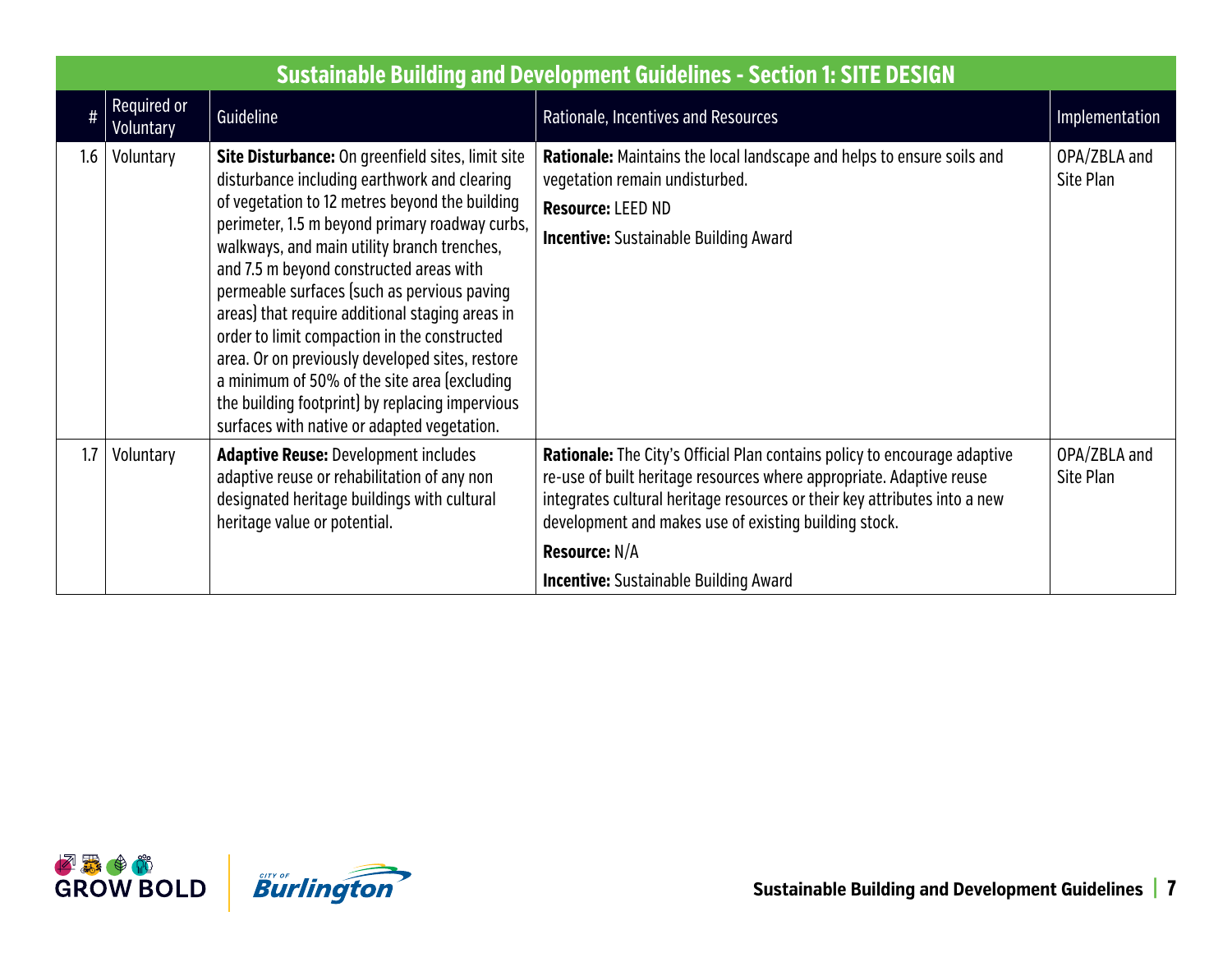|                  | <b>Sustainable Building and Development Guidelines - Section 1: SITE DESIGN</b> |                                                                                                                                                                                                                                                                                                                                                                                                                      |                                                                                                                                                                                                                                                                                                                                                                                                                                                                                                                                                                                                                                                                                                        |                        |  |
|------------------|---------------------------------------------------------------------------------|----------------------------------------------------------------------------------------------------------------------------------------------------------------------------------------------------------------------------------------------------------------------------------------------------------------------------------------------------------------------------------------------------------------------|--------------------------------------------------------------------------------------------------------------------------------------------------------------------------------------------------------------------------------------------------------------------------------------------------------------------------------------------------------------------------------------------------------------------------------------------------------------------------------------------------------------------------------------------------------------------------------------------------------------------------------------------------------------------------------------------------------|------------------------|--|
|                  | Required or<br>Voluntary                                                        | Guideline                                                                                                                                                                                                                                                                                                                                                                                                            | Rationale, Incentives and Resources                                                                                                                                                                                                                                                                                                                                                                                                                                                                                                                                                                                                                                                                    | Implementation         |  |
| 1.8 <sup>1</sup> | Voluntary<br>[see exception]                                                    | <b>Accessible Units: In ground oriented residential</b><br>developments such as townhomes, 15% of<br>units are constructed as visitable housing.<br>Features include: one zero-step entrance, wider<br>doorways and clear passage on the main floor,<br>a main floor bathroom or powder room.<br><b>NOTE:</b> Currently required for multi-unit<br>apartment and condo buildings under the<br>Ontario Building Code. | <b>Rationale:</b> Visitable housing is the concept of designing and building homes<br>with basic accessibility. Visitable homes provide a welcoming environment<br>for visitors of all ages and mobility. It also helps a person of any age who<br>develops a temporary or permanent mobility disability stay in their home<br>without having to undergo extensive renovations.<br><b>Resources: Visitable Housing Canada:</b><br>www.visitablehousingcanada.com<br><b>CMHC Accessible Housing by Design:</b><br>www.cmhc-schl.gc.ca/en/co/acho/acho 002.cfm<br><b>Incentives:</b> Sustainable Building Award; Burlington Accessibility Award;<br>David C. Onley Award for Leadership in Accessibility | <b>Building Permit</b> |  |

|     | <b>Sustainable Building and Development Guidelines - Section 2: TRANSPORTATION</b> |                                                                                                                                                                                                                                                                                                                           |                                                                                                                                                                                                                                                                                                                                                                                                                                         |                           |  |
|-----|------------------------------------------------------------------------------------|---------------------------------------------------------------------------------------------------------------------------------------------------------------------------------------------------------------------------------------------------------------------------------------------------------------------------|-----------------------------------------------------------------------------------------------------------------------------------------------------------------------------------------------------------------------------------------------------------------------------------------------------------------------------------------------------------------------------------------------------------------------------------------|---------------------------|--|
| #   | Required or<br>Voluntary                                                           | Guideline                                                                                                                                                                                                                                                                                                                 | Rationale, Incentives and Resources                                                                                                                                                                                                                                                                                                                                                                                                     | Implementation            |  |
| 2.1 | Required                                                                           | <b>Site Connections: Provide pedestrian and</b><br>cycling connections from on-site buildings to<br>off-site public sidewalks, pedestrian paths, trails,<br>open space, active transportation pathways,<br>transit stops and adjacent buildings and sites in<br>accordance with Official Plan policies.                   | <b>Rationale:</b> Encourages active transportation and transit use to reduce the<br>dependence on the automobile.<br><b>Resource: N/A</b>                                                                                                                                                                                                                                                                                               | OPA/ZBLA and<br>Site Plan |  |
| 2.2 | Required                                                                           | <b>Accessibility: Design on-site sidewalks,</b><br>crosswalks and walkways to be continuous,<br>universally accessible, barrier-free and clearly<br>delineated in accordance with Official Plan<br>Policies, Accessibility for Ontarians with<br>Disabilities Act & City of Burlington Accessibility<br>Design Standards. | <b>Rationale:</b> Promotes walking by all age groups and abilities and provides<br>access for those with limited mobility.<br><b>Resources:</b> The City of Burlington Accessibility Design Standards [PDF]:<br>www.burlington.ca/accessibilitydesignstandards<br>The Illustrated Technical Guide to the Accessibility Standard for the Design<br>of Public Spaces:<br>www.qaates.org/documents/DOPS Illustrated Guide 140527 FINAL.pdf | Site Plan                 |  |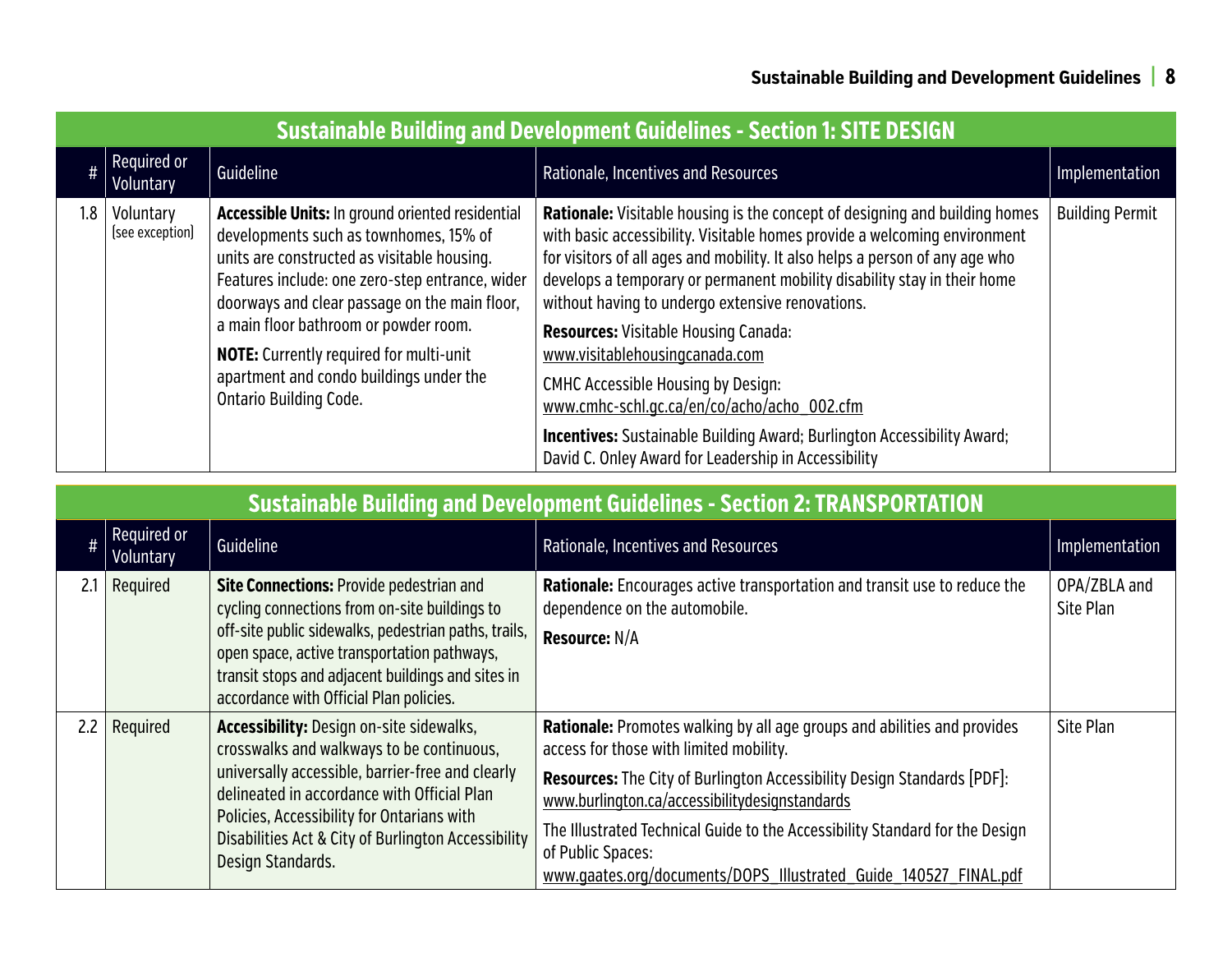|      | <b>Sustainable Building and Development Guidelines - Section 2: TRANSPORTATION</b>                                                                                                |                                                                                                                                                                                                                        |                                                                                                                                                                                                                                                                                                                                                                                                  |                           |  |
|------|-----------------------------------------------------------------------------------------------------------------------------------------------------------------------------------|------------------------------------------------------------------------------------------------------------------------------------------------------------------------------------------------------------------------|--------------------------------------------------------------------------------------------------------------------------------------------------------------------------------------------------------------------------------------------------------------------------------------------------------------------------------------------------------------------------------------------------|---------------------------|--|
| $\#$ | Required or<br>Voluntary                                                                                                                                                          | Guideline                                                                                                                                                                                                              | Rationale, Incentives and Resources                                                                                                                                                                                                                                                                                                                                                              | Implementation            |  |
| 2.3  | Required                                                                                                                                                                          | <b>Bicycle Storage: Provide bicycle parking</b><br>spaces in accordance with the Zoning By-law<br>and Official Plan Policies.                                                                                          | Rationale: Cycling reduces greenhouse gas emissions, reduces traffic<br>congestion and improves health. Convenient bicycle parking encourages the<br>use of active transportation.                                                                                                                                                                                                               | OPA/ZBLA and<br>Site Plan |  |
|      |                                                                                                                                                                                   |                                                                                                                                                                                                                        | Resource: The City's Zoning Bylaw contains minimum bicycle parking space<br>requirements for various zones                                                                                                                                                                                                                                                                                       |                           |  |
| 2.4  | Voluntary<br>[see exception]                                                                                                                                                      | <b>Transportation Demand Management:</b><br>Provision and implementation of a<br>Transportation Demand Management Plan.<br>Required for parking reductions and required<br>in Primary, Secondary and Employment Growth | Rationale: Transportation Demand Management Plans are plans that<br>encourage sustainable modes of transportation. TDM plans evaluate building<br>transportation needs comprehensively and may consider measures such as<br>the provision of transit passes, flexible work hours, unbundled parking, on site<br>transit facilities, priority parking for carpooling and autoshare programs, etc. | OPA/ZBLA and<br>Site Plan |  |
|      |                                                                                                                                                                                   | areas as per Official Plan policy.                                                                                                                                                                                     | <b>Resource: Smart Commute Halton</b>                                                                                                                                                                                                                                                                                                                                                            |                           |  |
|      |                                                                                                                                                                                   |                                                                                                                                                                                                                        | <b>Incentive:</b> Sustainable Building Award                                                                                                                                                                                                                                                                                                                                                     |                           |  |
| 2.5  | Voluntary                                                                                                                                                                         | <b>Bicycle Storage (Occupants): Locate</b><br>occupant/employee bicycle parking near the<br>main entrance or easy to identify area, in a                                                                               | Rationale: Applicants are encouraged improve upon the required bicycle<br>parking requirements in the Zoning By-law to further encourage cycling as a<br>viable transportation option.                                                                                                                                                                                                           | OPA/ZBLA and<br>Site Plan |  |
|      |                                                                                                                                                                                   | weather protected area with controlled access<br>or secure enclosures, at no extra charge to the<br>occupant/employee.                                                                                                 | <b>Resource:</b> Toronto's Guidelines for the Design and Management of Bicycle<br><b>Parking Facilities</b>                                                                                                                                                                                                                                                                                      |                           |  |
|      |                                                                                                                                                                                   |                                                                                                                                                                                                                        | <b>Incentive:</b> Sustainable Building Award                                                                                                                                                                                                                                                                                                                                                     |                           |  |
| 2.6  | <b>Bicycle Storage (Visitor): Provision of bicycle</b><br>Voluntary<br>parking spaces in a weather protected area<br>at grade near the main entrance or easy to<br>identify area. |                                                                                                                                                                                                                        | Rationale: Applicants are encouraged improve upon the required bicycle<br>parking requirements in the Zoning By-law to further encourage cycling as a<br>viable transportation option.                                                                                                                                                                                                           | OPA/ZBLA and<br>Site Plan |  |
|      |                                                                                                                                                                                   |                                                                                                                                                                                                                        | Resource: Toronto's Guidelines for the Design and Management of Bicycle<br><b>Parking Facilities</b>                                                                                                                                                                                                                                                                                             |                           |  |
|      |                                                                                                                                                                                   |                                                                                                                                                                                                                        | <b>Incentive:</b> Sustainable Building Award                                                                                                                                                                                                                                                                                                                                                     |                           |  |



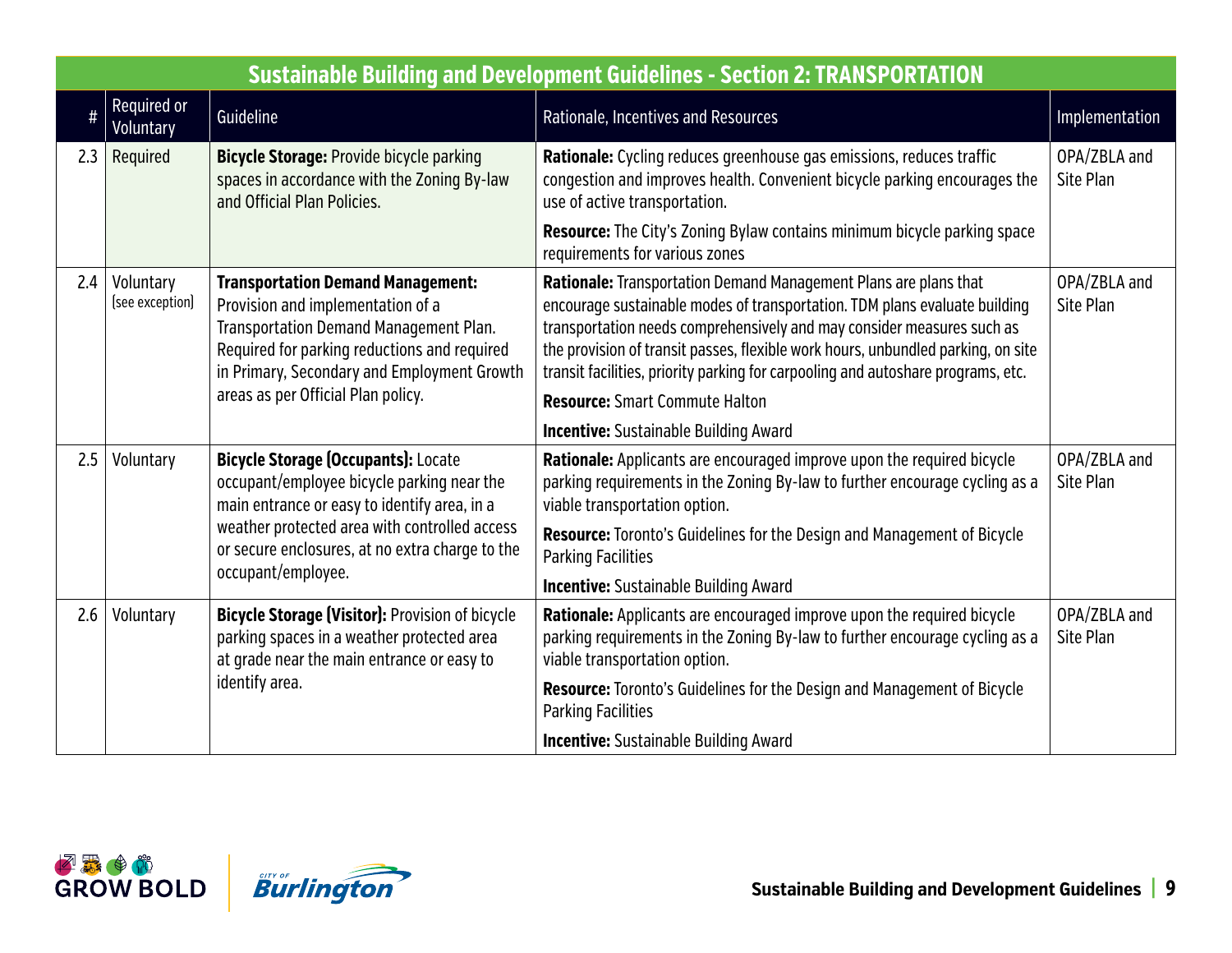|      | <b>Sustainable Building and Development Guidelines - Section 2: TRANSPORTATION</b> |                                                                                                                                                         |                                                                                                                                                                                                                           |                |  |
|------|------------------------------------------------------------------------------------|---------------------------------------------------------------------------------------------------------------------------------------------------------|---------------------------------------------------------------------------------------------------------------------------------------------------------------------------------------------------------------------------|----------------|--|
| $\#$ | Required or<br>Voluntary                                                           | Guideline                                                                                                                                               | Rationale, Incentives and Resources                                                                                                                                                                                       | Implementation |  |
| 2.7  | Voluntary                                                                          | End of Trip Facilities: In workplaces provide a<br>minimum of 1 shower and change facility with                                                         | Rationale: In order to facilitate growth in bicycle commute trips, end of trip<br>infrastructure is essential to ensure that cycling is a viable transportation option.                                                   | Site Plan      |  |
|      |                                                                                    | lockers. Provide an additional shower and change<br>facility for every 30 bicycle parking spaces.                                                       | <b>Resource:</b> Toronto's Guidelines for the Design and Management of Bicycle<br><b>Parking Facilities</b>                                                                                                               |                |  |
|      |                                                                                    |                                                                                                                                                         | <b>Incentive:</b> Sustainable Building Award                                                                                                                                                                              |                |  |
| 2.8  | Voluntary<br>[see exception]                                                       | <b>Electric Vehicles:</b> A minimum of 3% of<br>parking spaces provide charging stations to<br>accommodate electric vehicles and design                 | <b>Rationale:</b> The demand for electric vehicles and related infrastructure is<br>growing in Canada, and encouraging electric vehicles reduces greenhouse<br>gas emissions and air pollution.                           | Site Plan      |  |
|      |                                                                                    | additional areas to be EV conversion ready.<br><b>NOTE:</b> Effective January 2019, the Building Code<br>requires EV charging in 20 per cent of parking | Resource: www.plugndrive.ca - Level 1 charging stations are appropriate for<br>most residential and employment/office buildings. Level 2 charging stations<br>are recommended for commercial/public use.                  |                |  |
|      |                                                                                    | spaces and "rough-ins" in the remaining spaces<br>in new multi-unit residential buildings where<br>parking is provided within the building.             | Incentives: Sustainable Building Award, MTO provides incentives to offset<br>the cost of electric vehicles and Level 2 charging stations:<br>www.mto.gov.on.ca/english/vehicles/electric/charging-incentive-program.shtml |                |  |
| 2.9  | Voluntary                                                                          | Transit Pass: For residential developments,<br>each unit receives a one-year Burlington Transit<br>pass at no cost to resident.                         | Rationale: Growth in Burlington is directed towards intensification areas,<br>all serviced by local transit. The City encourages transit-supportive<br>development and measures to encourage transit ridership.           | Site Plan      |  |
|      |                                                                                    |                                                                                                                                                         | Resource: N/A                                                                                                                                                                                                             |                |  |
|      |                                                                                    |                                                                                                                                                         | <b>Incentive:</b> Sustainable Building Award                                                                                                                                                                              |                |  |
| 2.10 | Voluntary                                                                          | <b>Bike Share: Provision of an on-site bike share</b>                                                                                                   | Rationale: Encourages cycling as a transportation choice.                                                                                                                                                                 | Site Plan      |  |
|      |                                                                                    | available for owners/tenants to use.                                                                                                                    | Resource: N/A                                                                                                                                                                                                             |                |  |
|      |                                                                                    |                                                                                                                                                         | <b>Incentive:</b> Sustainable Building Award                                                                                                                                                                              |                |  |
| 2.11 | Voluntary                                                                          | Car Share: Provision of an on-site car share<br>service available to owners/tenants and the                                                             | Rationale: Providing space for a car share service reduces the need for<br>private automobile ownership.                                                                                                                  | Site Plan      |  |
|      |                                                                                    | public.                                                                                                                                                 | Resource: N/A                                                                                                                                                                                                             |                |  |
|      |                                                                                    |                                                                                                                                                         | <b>Incentive:</b> Sustainable Building Award                                                                                                                                                                              |                |  |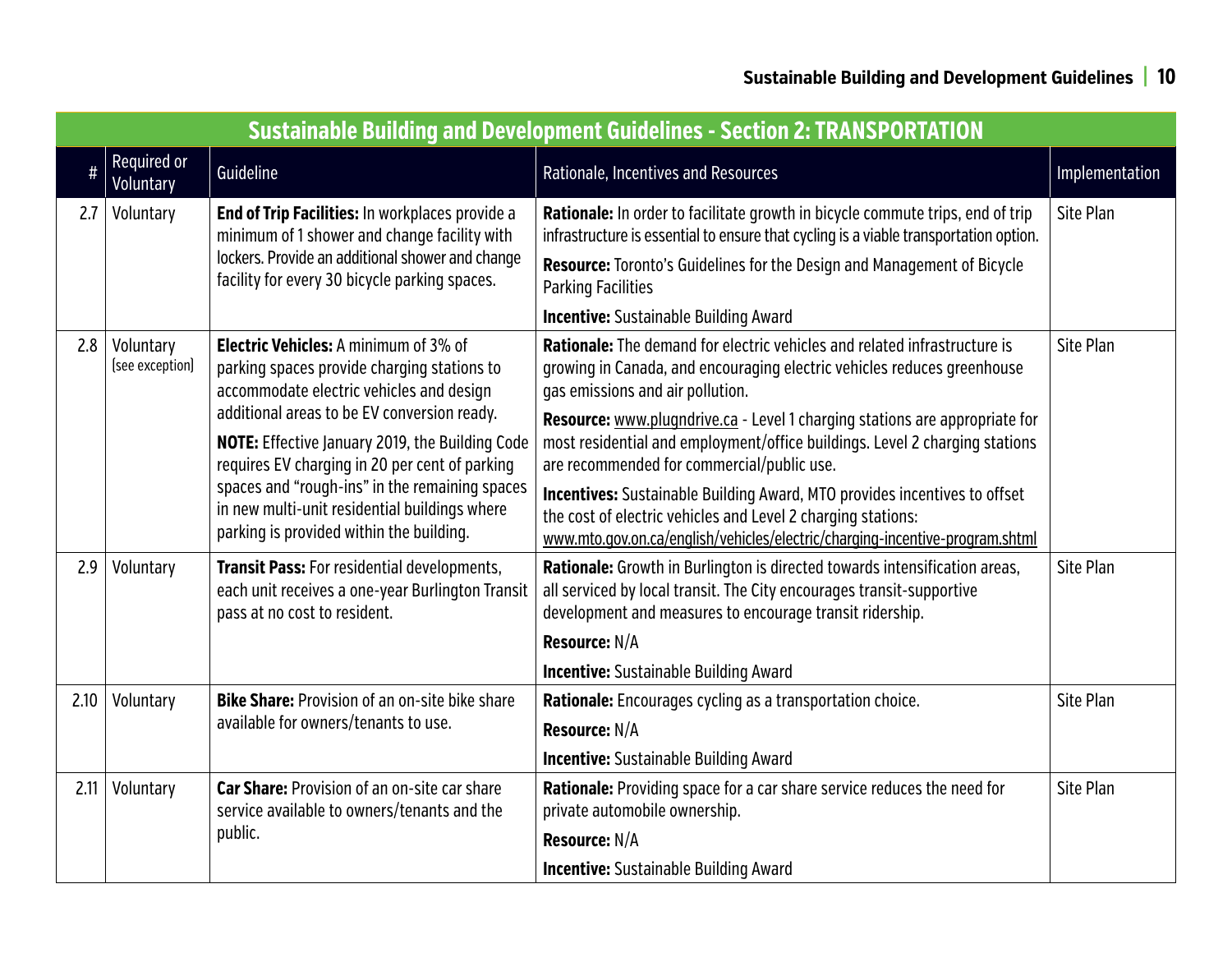|     | <b>Sustainable Building and Development Guidelines - Section 3: NATURAL ENVIRONMENT</b> |                                                                                                                                                         |                                                                                                                                                                                                                                        |                |  |
|-----|-----------------------------------------------------------------------------------------|---------------------------------------------------------------------------------------------------------------------------------------------------------|----------------------------------------------------------------------------------------------------------------------------------------------------------------------------------------------------------------------------------------|----------------|--|
|     | Required or<br>Voluntary                                                                | Guideline                                                                                                                                               | Rationale, Incentives and Resources                                                                                                                                                                                                    | Implementation |  |
| 3.1 | Required                                                                                | <b>Light Pollution:</b> Minimization of light pollution<br>in accordance with the city's Guidelines for<br>Outdoor Lighting and Official Plan Policies. | <b>Rationale:</b> Reducing light pollution reduces night sky glow which is<br>beneficial for wildlife and improves nighttime visibility. All exterior lights<br>must include cut-off shields in accordance with the City's quidelines. | Site Plan      |  |
|     |                                                                                         |                                                                                                                                                         | <b>Resource:</b> Council Approved Guidelines for Outdoor Lighting.<br>www.burlington.ca/uploads/92/635575154693976963.pdf                                                                                                              |                |  |
| 3.2 | Required                                                                                | Native Species (NHS): As per Official Plan<br>policy, use native, non-invasive species within<br>the Natural Heritage System and related                | Rationale: Planting native and non-invasive species protects and<br>enhances the Natural Heritage System and biodiversity, and are resilient<br>to the local climate.                                                                  | Site Plan      |  |
|     |                                                                                         | buffers, and use non-invasive species in all<br>other areas.                                                                                            | Resource: For a list of native species, please refer to Conservation Halton's<br>Landscaping and Tree Preservation Guidelines.<br>www.conservationhalton.ca/planning-permits                                                           |                |  |
| 3.3 | Voluntary                                                                               | <b>Native Species (Enhanced, outside NHS and</b><br><b>buffers):</b> Use native, non-invasive species that                                              | Rationale: Additional native plantings outside of natural areas are<br>encouraged to promote biodiversity and resiliency.                                                                                                              | Site Plan      |  |
|     |                                                                                         | are suitable to site conditions for a minimum of                                                                                                        | <b>Resource:</b> See above                                                                                                                                                                                                             |                |  |
|     |                                                                                         | 75% of all landscaped areas.                                                                                                                            | <b>Incentive:</b> Sustainable Building Award                                                                                                                                                                                           |                |  |

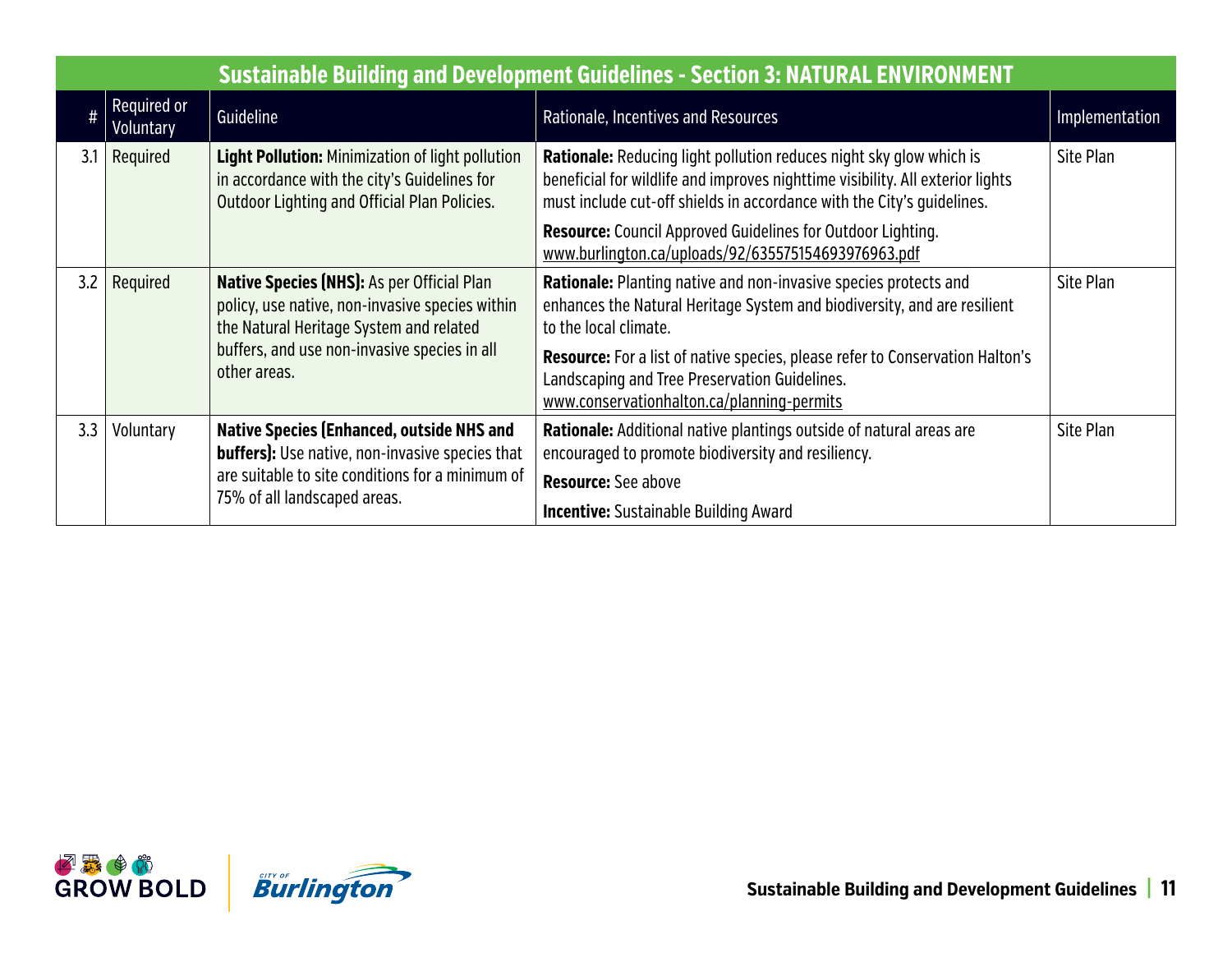|      | <b>Sustainable Building and Development Guidelines - Section 3: NATURAL ENVIRONMENT</b> |                                                                                                                                                                                                                                                 |                                                                                                                                                                                                                                                                                                                                                                                                                                                                                                                                                                                                                                                                                                                                                                               |                  |  |
|------|-----------------------------------------------------------------------------------------|-------------------------------------------------------------------------------------------------------------------------------------------------------------------------------------------------------------------------------------------------|-------------------------------------------------------------------------------------------------------------------------------------------------------------------------------------------------------------------------------------------------------------------------------------------------------------------------------------------------------------------------------------------------------------------------------------------------------------------------------------------------------------------------------------------------------------------------------------------------------------------------------------------------------------------------------------------------------------------------------------------------------------------------------|------------------|--|
| $\#$ | Required or<br>Voluntary                                                                | Guideline                                                                                                                                                                                                                                       | Rationale, Incentives and Resources                                                                                                                                                                                                                                                                                                                                                                                                                                                                                                                                                                                                                                                                                                                                           | Implementation   |  |
| 3.4  | Voluntary<br>[See exception]                                                            | <b>Bird Friendly Design: Incorporate bird friendly</b><br>design measures. Required for glass buildings<br>and buildings adjacent to the Natural Heritage<br>System and the Lake Ontario shoreline, as per<br>Official Plan Policy.             | Rationale: Bird Collisions with windows is a leading cause of bird death<br>across North America.<br><b>Resource:</b> For assistance identifying bird friendly design measures please<br>consult with FLAP Canada [www.flap.org] or the following Bird Friendly<br><b>Design Guidelines:</b><br>City of Toronto: www1.toronto.ca/city_of_toronto/city_planning/zoning<br>environment/files/pdf/development_quidelines.pdf<br>City of Toronto (for glass buildings): www1.toronto.ca/City%200f%20Toronto/<br>City%20Planning/Environment/Files/pdf/B/BF%20Best%20Practices%20Glass<br>FinalAODA Bookmarked.pdf<br>Markham: www2.markham.ca/markham/ccbs/indexfile/Agendas/2014/<br>Development%20Services/pl140204/Bird%20Friendly%20-%20<br>Appendix%20A%20-%20Guidelines.pdf | Site Plan        |  |
| 3.5  | Voluntary                                                                               | Low Maintenance Landscaping: All landscaping<br>is low maintenance and drought resistant (i.e.<br>Xeriscaping) that does not require a permanent<br>potable water based irrigation system (except for<br>initial watering to establish plants). | <b>Rationale:</b> The use of low maintenance and drought-resistant planting<br>reduces the amount of watering needed and produces a resilient landscape.<br>Resource: N/A<br><b>Incentive:</b> Sustainable Building Award                                                                                                                                                                                                                                                                                                                                                                                                                                                                                                                                                     | Site Plan        |  |
| 3.6  | Voluntary                                                                               | Tree Planting (quantity): Submit a Canopy<br>Cover Plan that demonstrates 20% canopy<br>cover of non-building hard surfaces at two<br>thirds mature size.                                                                                       | Rationale: Planting trees provides numerous benefits and services,<br>including the reduction of air pollution, water attenuation, moderation of<br>the urban heat island effect, carbon sequestration, shade, habitat for urban<br>adapted wildlife, neighbourhood character and mental health benefits.<br>Resource: For assistance preparing a Canopy Cover Plan, please see the<br>Town of Oakville's Guideline and Calculator:<br>www.oakville.ca/assets/2011%20planning/canopycoverplanjan13.pdf<br><b>Incentive:</b> Sustainable Building Award                                                                                                                                                                                                                        | <b>Site Plan</b> |  |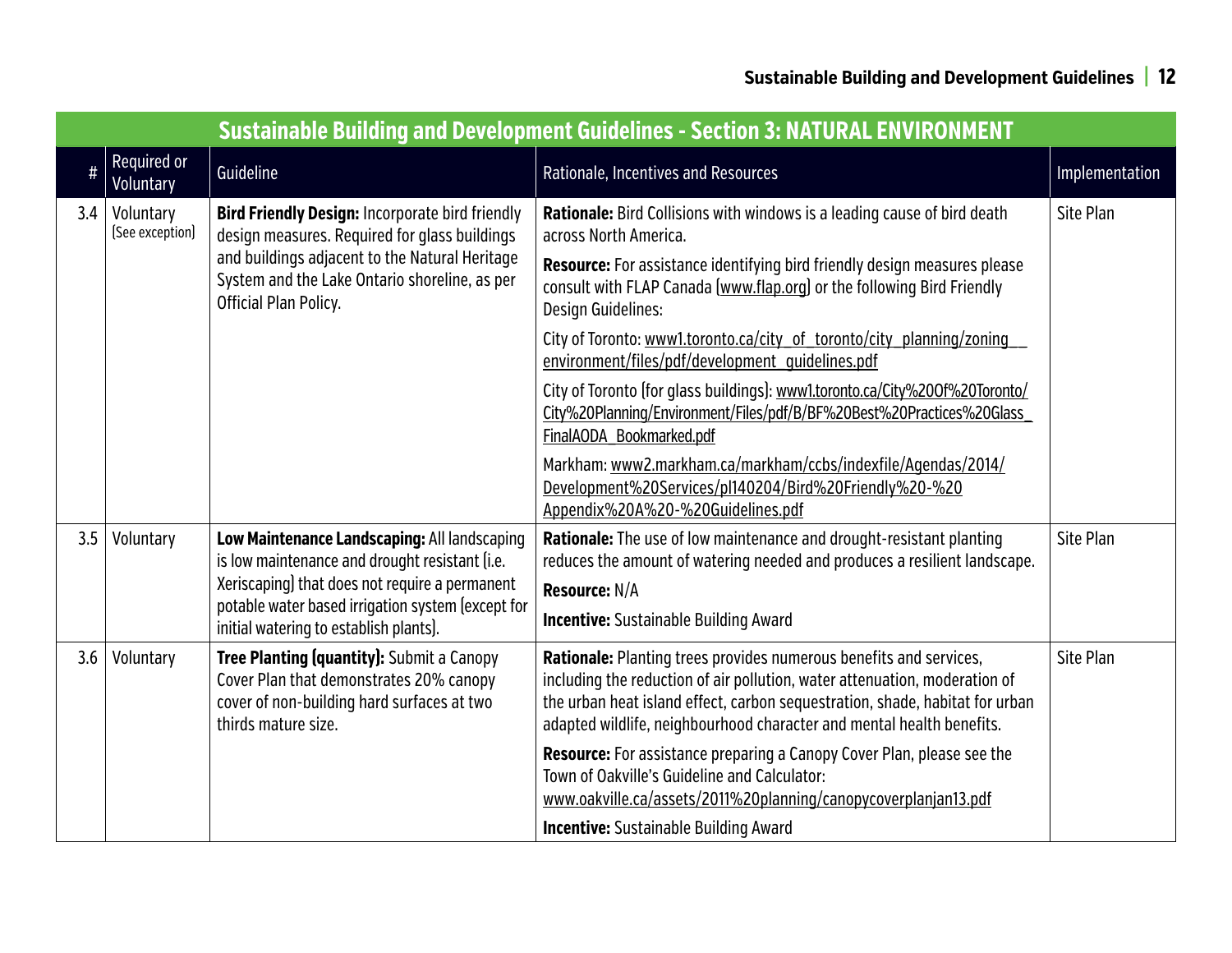|      | <b>Sustainable Building and Development Guidelines - Section 3: NATURAL ENVIRONMENT</b> |                                                                                                                                                                                                                                                                                                              |                                                                                                                                                                                                                                                                                                                                                |                           |  |
|------|-----------------------------------------------------------------------------------------|--------------------------------------------------------------------------------------------------------------------------------------------------------------------------------------------------------------------------------------------------------------------------------------------------------------|------------------------------------------------------------------------------------------------------------------------------------------------------------------------------------------------------------------------------------------------------------------------------------------------------------------------------------------------|---------------------------|--|
| #    | Required or<br><b>Voluntary</b>                                                         | Guideline                                                                                                                                                                                                                                                                                                    | Rationale, Incentives and Resources                                                                                                                                                                                                                                                                                                            | Implementation            |  |
| 3.7  | Voluntary                                                                               | Tree Planting (soil): Provide a soil volume of<br>30 m3 per tree and a minimum depth of 1 metre<br>of high quality soil OR in hard surface situations<br>install a soil cell product with high quality soil<br>and provide the required soil volume.                                                         | Rationale: The use of high quality soil at an appropriate quantity helps<br>ensure trees survive and thrive. A soil cell type product helps ensure trees<br>survive in urban hardscape environments. High quality soil is well drained,<br>un-compacted soil comprised of 5 to 15% organic material with a pH level of<br>6.0 to 8.0.          | <b>Site Plan</b>          |  |
|      |                                                                                         |                                                                                                                                                                                                                                                                                                              | <b>Resource: N/A</b><br><b>Incentive:</b> Sustainable Building Award                                                                                                                                                                                                                                                                           |                           |  |
| 3.8  | Voluntary<br>[See exception]                                                            | <b>Enhanced Tree Preservation: Maintain existing</b><br>on-site trees that are 30 cm or more DBH<br>(diameter at breast height) OR Maintain 75% of<br>healthy mature trees greater than 20 cm DBH.                                                                                                           | Rationale: Preserving trees provides numerous benefits and services,<br>including the reduction of air pollution, water attenuation, moderation of<br>the urban heat island effect, carbon sequestration, shade, habitat for urban<br>adapted wildlife, neighbourhood character and mental health benefits.                                    | OPA/ZBLA and<br>Site Plan |  |
|      |                                                                                         | Note: Tree preservation requirements will be                                                                                                                                                                                                                                                                 | Resource: N/A                                                                                                                                                                                                                                                                                                                                  |                           |  |
|      |                                                                                         | determined by Official Plan urban forestry policies.                                                                                                                                                                                                                                                         | <b>Incentive:</b> Sustainable Building Award                                                                                                                                                                                                                                                                                                   |                           |  |
| 3.9  | Voluntary<br>[See Exception]                                                            | <b>Restoration and Enhancement: Complete</b><br>and implement a restoration and/or<br>enhancement plan that demonstrates net gain<br>for Natural Heritage System areas, including<br>a management and monitoring plan. May be<br>required as a result of Environmental Impact<br>Assessment recommendations. | Rationale: The restoration and enhancement of Natural Heritage System<br>areas can aid in the improvement of degraded areas, and can enhance<br>ecosystem function. Long term management and monitoring ensures the<br>success of the restoration project over the long term.<br>Resource: N/A<br><b>Incentive:</b> Sustainable Building Award | OPA/ZBLA and<br>Site Plan |  |
| 3.10 | Voluntary                                                                               | <b>Community Gardens: For development</b><br>containing residential units, provide<br>community garden plots for residents in a                                                                                                                                                                              | Rationale: Community gardens encourage sustainable local food<br>production, increase access to healthy food, provide opportunities for<br>community building and create local green space.                                                                                                                                                    | Site Plan                 |  |
|      |                                                                                         | common amenity area.                                                                                                                                                                                                                                                                                         | <b>Resource: N/A</b>                                                                                                                                                                                                                                                                                                                           |                           |  |
|      |                                                                                         |                                                                                                                                                                                                                                                                                                              | <b>Incentive:</b> Sustainable Building Award                                                                                                                                                                                                                                                                                                   |                           |  |



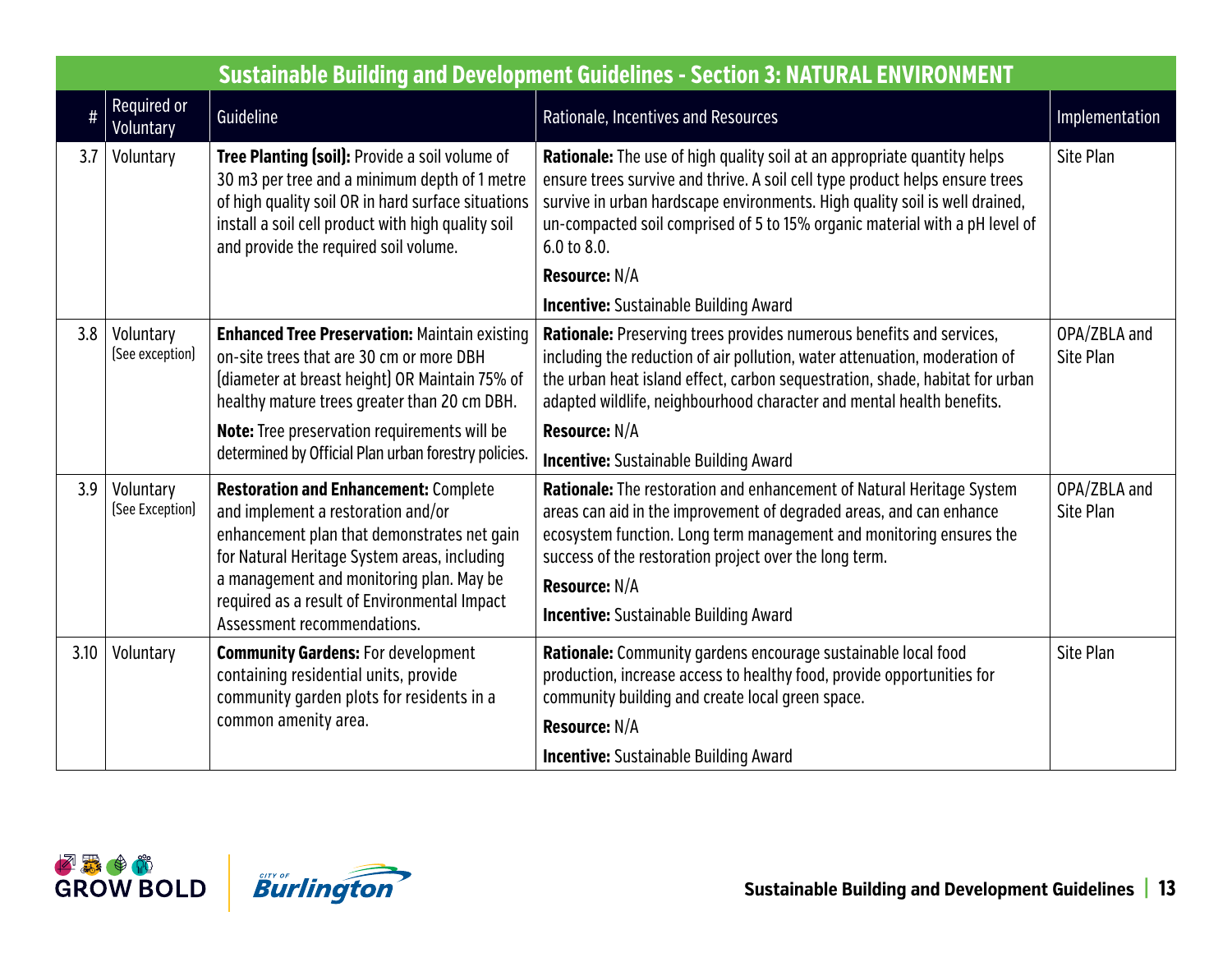|     | <b>Sustainable Building and Development Guidelines - Section 4: WATER CONSERVATION AND QUALITY</b> |                                                                                                                                                                                                                                                                                                                                                                                        |                                                                                                                                                                                                                                                                                                                                                                                                                                                                                                                                                                                                                                                         |                                         |  |
|-----|----------------------------------------------------------------------------------------------------|----------------------------------------------------------------------------------------------------------------------------------------------------------------------------------------------------------------------------------------------------------------------------------------------------------------------------------------------------------------------------------------|---------------------------------------------------------------------------------------------------------------------------------------------------------------------------------------------------------------------------------------------------------------------------------------------------------------------------------------------------------------------------------------------------------------------------------------------------------------------------------------------------------------------------------------------------------------------------------------------------------------------------------------------------------|-----------------------------------------|--|
|     | Required or<br>Voluntary                                                                           | Guideline                                                                                                                                                                                                                                                                                                                                                                              | Rationale, Incentives and Resources                                                                                                                                                                                                                                                                                                                                                                                                                                                                                                                                                                                                                     | Implementation                          |  |
| 4.1 | Required                                                                                           | <b>Stormwater Quality: Achievement of a level</b><br>one/enhanced stormwater treatment for all<br>stormwater runoff.                                                                                                                                                                                                                                                                   | Rationale: Stormwater quality treatment reduces the total suspended solids<br>in runoff to ensure the protection of receiving watercourses and<br>Lake Ontario.                                                                                                                                                                                                                                                                                                                                                                                                                                                                                         | OPA/ZBLA and<br>Site Plan               |  |
| 4.2 | Voluntary                                                                                          | <b>Water Conservation Systems: implementation</b><br>of systems to retain and reuse water, such<br>as grey water recycling, rainwater harvesting<br>systems, cisterns and rain barrels.                                                                                                                                                                                                | Rationale: Cisterns, rain barrels and rainwater harvesting systems allow<br>rainwater to be captured and reused on site. Grey water systems allow the<br>reuse of water internal to the building, for example allowing the reuse of water<br>from bathing and/or laundry to be used for flushing toilets or irrigation.                                                                                                                                                                                                                                                                                                                                 | Site Plan and<br><b>Building Permit</b> |  |
|     |                                                                                                    |                                                                                                                                                                                                                                                                                                                                                                                        | <b>Resources: N/A</b>                                                                                                                                                                                                                                                                                                                                                                                                                                                                                                                                                                                                                                   |                                         |  |
|     |                                                                                                    |                                                                                                                                                                                                                                                                                                                                                                                        | <b>Incentives:</b> Sustainable Building Award                                                                                                                                                                                                                                                                                                                                                                                                                                                                                                                                                                                                           |                                         |  |
| 4.3 | Voluntary                                                                                          | Pervious Surfaces: minimization of impervious<br>surfaces and stormwater runoff through<br>the use of Low Impact Development (LID)<br>measures, such as:<br>permable pavement;<br>bioswales;<br>$\bullet$<br>infiltration trenches/bioretention areas;<br>rain gardens;<br>$\bullet$<br>draining roofs to pervious areas, and;<br>other innovative stormwater management<br>strategies | Rationale: Low Impact Development strategies mitigate the impacts of<br>increased urban runoff and stormwater pollution by managing it as close to<br>its source as possible. It comprises a set of site design approaches and small<br>scale stormwater management practices that promote the use of natural<br>systems for infiltration and evapotranspiration, and rainwater harvesting.<br>Resources: Guidance, case studies and other tools to help design and<br>construct LID approaches can be found on Credit Valley Conservation's<br>website: www.creditvalleyca.ca/low-impact-development/<br><b>Incentives:</b> Sustainable Building Award | OPA/ZBLA and<br>Site Plan               |  |
| 4.4 | Voluntary                                                                                          | <b>Efficient Fixtures: All newly installed</b><br>toilets, urinals, private lavatory faucets, and<br>showerheads that are eligible for labeling must<br>be WaterSense labeled.                                                                                                                                                                                                         | Rationale: Efficient water fixtures reduce the use of potable water.<br>Resources: EPA Watersense - www.epa.gov/watersense/watersense-label<br><b>Incentives:</b> Sustainable Building Award                                                                                                                                                                                                                                                                                                                                                                                                                                                            | <b>Building Permit</b>                  |  |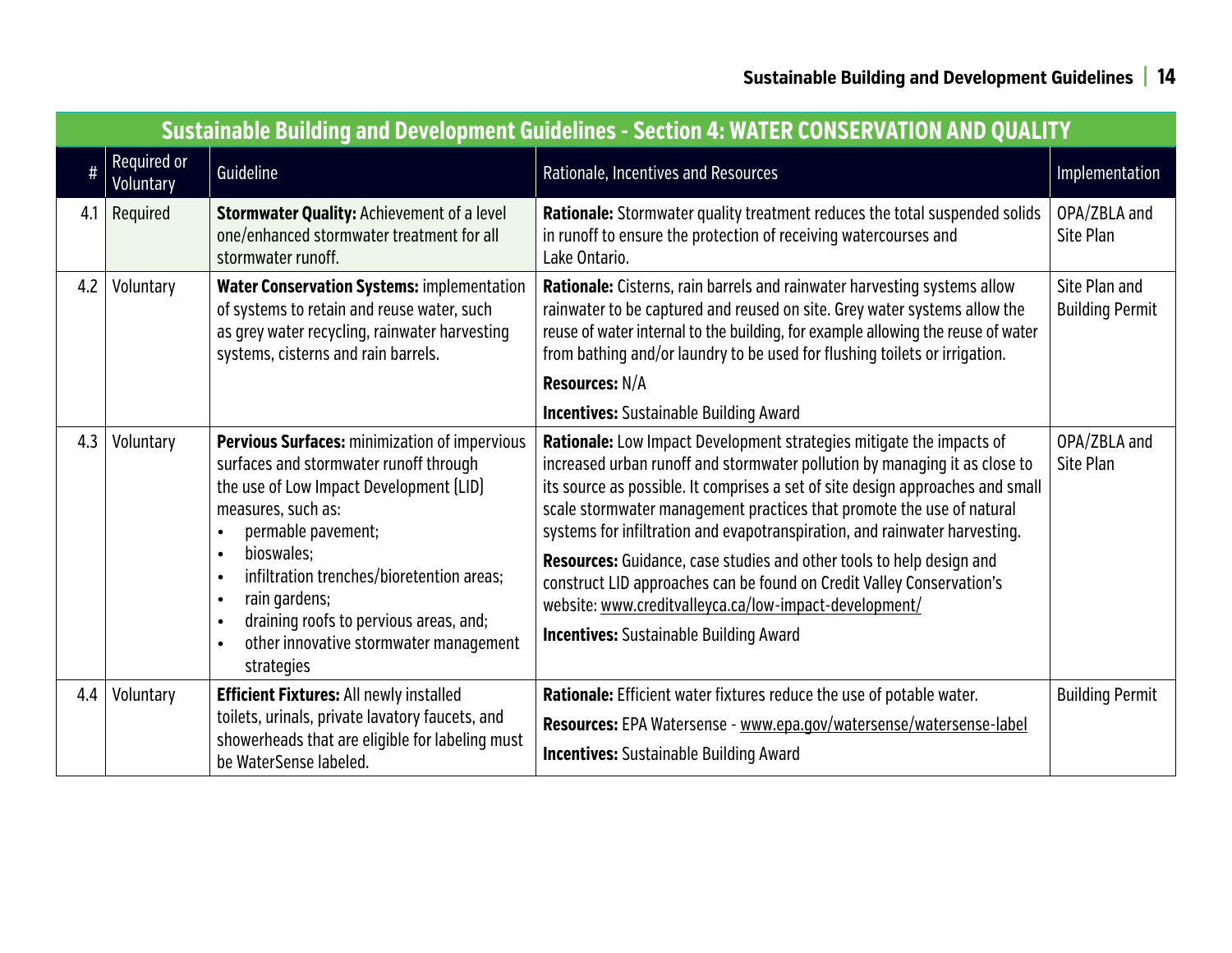|     | <b>Sustainable Building and Development Guidelines - Section 5: ENERGY AND EMISSIONS</b> |                                                                                                                                                                                                                                                |                                                                                                                                                                                                                                                                                                                                                                                                                                                                                                                                                                                                                                                          |                           |  |  |
|-----|------------------------------------------------------------------------------------------|------------------------------------------------------------------------------------------------------------------------------------------------------------------------------------------------------------------------------------------------|----------------------------------------------------------------------------------------------------------------------------------------------------------------------------------------------------------------------------------------------------------------------------------------------------------------------------------------------------------------------------------------------------------------------------------------------------------------------------------------------------------------------------------------------------------------------------------------------------------------------------------------------------------|---------------------------|--|--|
|     | Required or<br>Voluntary                                                                 | Guideline                                                                                                                                                                                                                                      | Rationale, Incentives and Resources                                                                                                                                                                                                                                                                                                                                                                                                                                                                                                                                                                                                                      | Implementation            |  |  |
| 5.1 | Required                                                                                 | <b>Urban Heat Island: Provide vegetated</b><br>landscape areas in hard surface areas as per<br>the Zoning By-law.                                                                                                                              | <b>Rationale:</b> Vegetation can reduce the urban heat island effect to improve<br>human comfort and energy efficiency in the surrounding areas.<br>Resource: City's Zoning By-law                                                                                                                                                                                                                                                                                                                                                                                                                                                                       | OPA/ZBLA and<br>Site Plan |  |  |
| 5.2 | Voluntary                                                                                | <b>Urban Heat Island (non-roof): efforts to</b><br>reduce urban heat island effect using light<br>coloured materials/white paving and/or<br>enhanced landscaped parking for at least 50%<br>of non-roof hardscape.                             | Rationale: Light coloured materials and vegetation can reduce the urban<br>heat island effect to improve human comfort and health and improve energy<br>efficiency in the surrounding area. High albedo materials include white or<br>grey concrete, light coloured asphalt, selected interlocking concrete paver<br>and other light coloured pavers and must have an initial reflectance of at<br>least 0.33.<br><b>Resources:</b> LEED standards provide additional guidance for calculating<br>reflectance: www.cagbc.org                                                                                                                             | Site Plan                 |  |  |
| 5.3 | Voluntary                                                                                | <b>Urban Heat Island (roof): Use Cool roofing</b><br>materials for 75% of the roof area OR Install a<br>Green Roof with 50% minimum coverage OR<br>use a combination of green roof and cool roof<br>material for a minimum of 75% of the roof. | <b>Incentive:</b> Sustainable Building Award<br>Rationale: Light coloured roofing materials reduces the heat island effect<br>and contributes to building energy efficiency. Light coloured roofs should<br>generally have a Solar Reflectance Index of 82 for a low sloped roof, and 39<br>for a high sloped roof. In addition to reducing the heat island effect, green<br>roofs can be used to manage stormwater, improve local air quality, provide<br>amenity space and grow produce.<br><b>Resources:</b> LEED standards provide additional guidance for calculating<br>reflectance. www.cagbc.org<br><b>Incentive:</b> Sustainable Building Award | Site Plan                 |  |  |

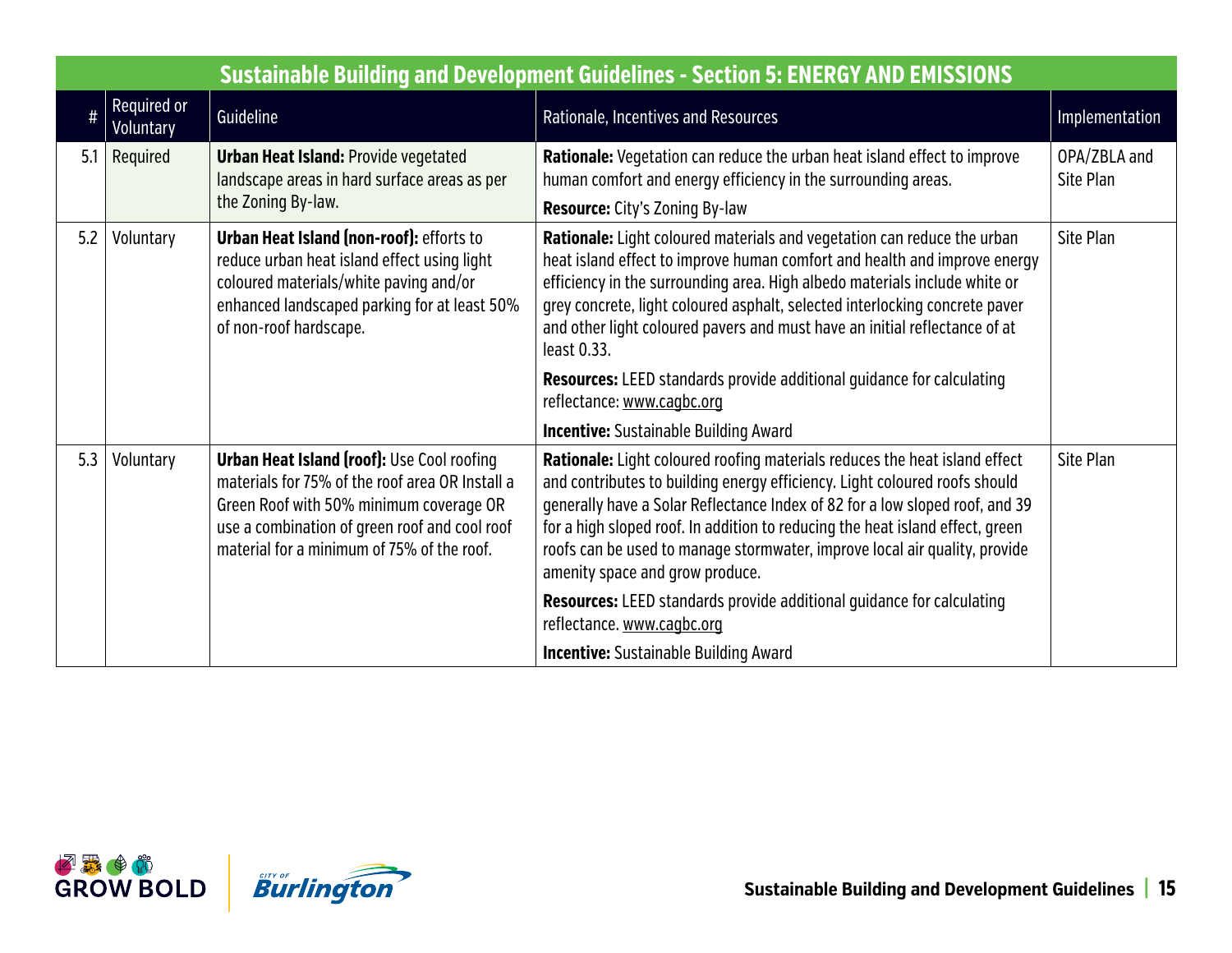| <b>Sustainable Building and Development Guidelines - Section 5: ENERGY AND EMISSIONS</b> |                          |                                                                                                                                                                              |                                                                                                                                                                                                                                                                                                                                                                                                                                                                                                                                                            |                                         |  |
|------------------------------------------------------------------------------------------|--------------------------|------------------------------------------------------------------------------------------------------------------------------------------------------------------------------|------------------------------------------------------------------------------------------------------------------------------------------------------------------------------------------------------------------------------------------------------------------------------------------------------------------------------------------------------------------------------------------------------------------------------------------------------------------------------------------------------------------------------------------------------------|-----------------------------------------|--|
| $\#$                                                                                     | Required or<br>Voluntary | Guideline                                                                                                                                                                    | Rationale, Incentives and Resources                                                                                                                                                                                                                                                                                                                                                                                                                                                                                                                        | Implementation                          |  |
| 5.4                                                                                      | Voluntary                | <b>Energy Efficiency: Achieve 10% or better</b><br>energy efficiency improvements over ASHRAE<br>90.1-2010 as demonstrated by third party<br>certification/energy modelling. | Rationale: By some estimates, 40% of energy use in North America can be<br>attributed to the heating, cooling and maintenance of buildings. Building more<br>energy efficient buildings reduces greenhouse gas emissions and air pollution<br>and are more cost effective to operate. Efficiencies can be achieved through<br>a combination of measures including HVAC, insulation, building materials,<br>windows, lighting, appliances, automation/controls, building orientation and<br>other passive energy measures to achieve a low carbon building. | <b>Building Permit</b>                  |  |
|                                                                                          |                          |                                                                                                                                                                              | <b>Resources: N/A</b>                                                                                                                                                                                                                                                                                                                                                                                                                                                                                                                                      |                                         |  |
|                                                                                          |                          |                                                                                                                                                                              | <b>Incentives:</b> Various incentives may be available for eligible projects.<br>Applicants are encouraged to investigate these incentives by contacting<br>Burlington Hydro, Union Gas and the Independent Electricity System<br>Operator. Information is available at www.saveonenergy.ca                                                                                                                                                                                                                                                                |                                         |  |
|                                                                                          |                          |                                                                                                                                                                              | CMHC Green Home Program (for buyers of condo units)                                                                                                                                                                                                                                                                                                                                                                                                                                                                                                        |                                         |  |
| 5.5                                                                                      | Voluntary                | On-site Renewable Energy: Generate a<br>portion building energy needs using an on-<br>site renewable energy supply (e.g. solar, wind,                                        | Rationale: Renewable energy can reduce pollution and greenhouse gas<br>emissions and provide energy security.                                                                                                                                                                                                                                                                                                                                                                                                                                              | Site Plan and<br><b>Building Permit</b> |  |
|                                                                                          |                          |                                                                                                                                                                              | <b>Resources:</b> City of Burlington Renewable Energy Protocol                                                                                                                                                                                                                                                                                                                                                                                                                                                                                             |                                         |  |
|                                                                                          |                          | geothermal).                                                                                                                                                                 | <b>Incentives:</b> Buildings that generate renewable energy may participate in the<br>IESO's Feed-in-Tariff programs:<br>www.ieso.ca/sector-participants/feed-in-tariff-program/overview                                                                                                                                                                                                                                                                                                                                                                   |                                         |  |
| 5.6                                                                                      | Voluntary                | Net-Zero: Demonstration via energy modelling<br>of net-zero energy footprint.                                                                                                | <b>Rationale:</b> A combination of energy efficiency and on-site renewable<br>measures can achieve a net-zero energy footprint.                                                                                                                                                                                                                                                                                                                                                                                                                            | Site Plan and<br><b>Building Permit</b> |  |
|                                                                                          |                          |                                                                                                                                                                              | Resources: LEED Zero Carbon Building Standard and the Toronto Zero<br><b>Emissions Building Framework</b>                                                                                                                                                                                                                                                                                                                                                                                                                                                  |                                         |  |
|                                                                                          |                          |                                                                                                                                                                              | <b>Incentives:</b> Sustainable Building Award                                                                                                                                                                                                                                                                                                                                                                                                                                                                                                              |                                         |  |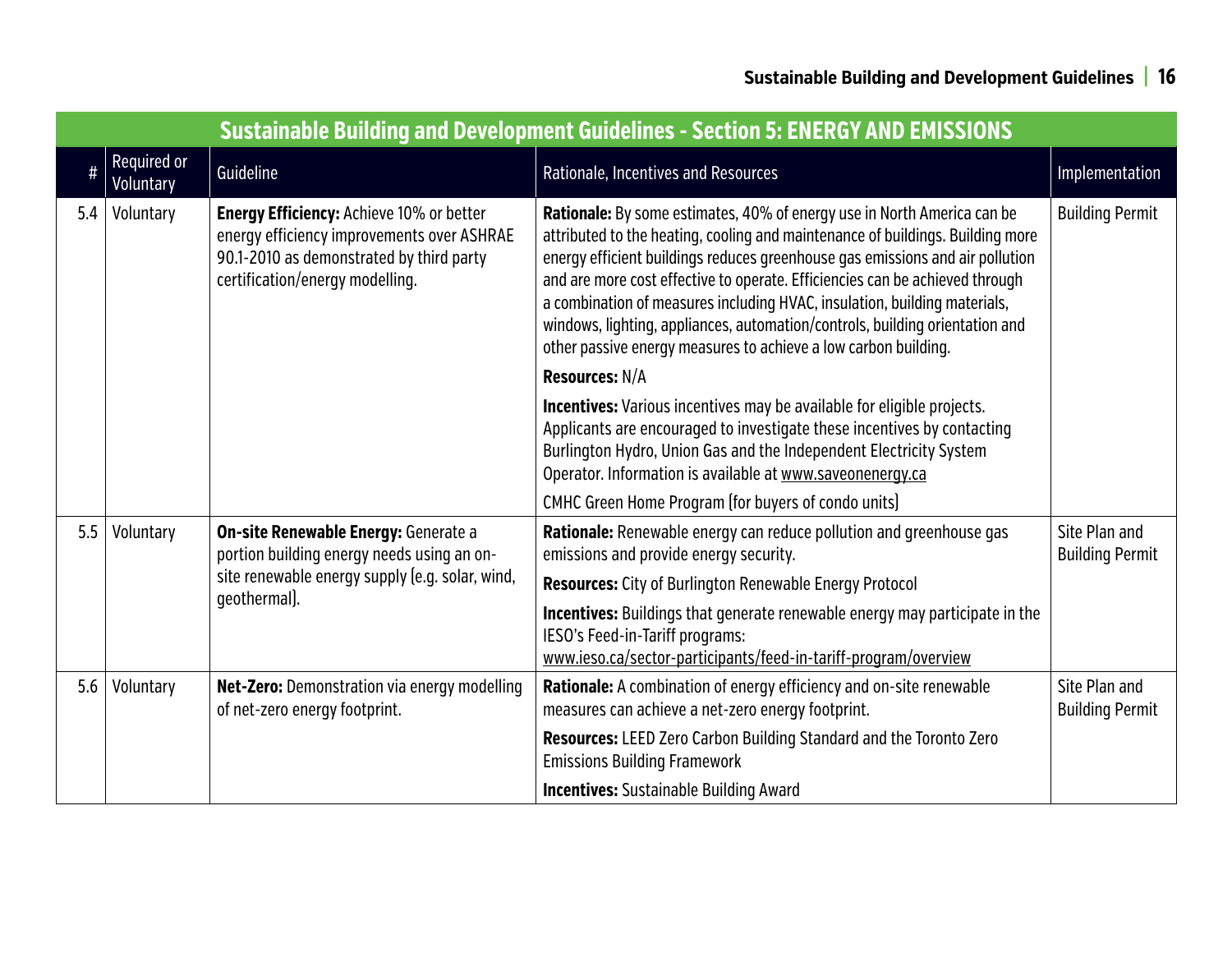|     | <b>Sustainable Building and Development Guidelines - Section 5: ENERGY AND EMISSIONS</b> |                                                                                                                                                                                                |                                                                                                                                                                                                                                                                           |                                         |  |
|-----|------------------------------------------------------------------------------------------|------------------------------------------------------------------------------------------------------------------------------------------------------------------------------------------------|---------------------------------------------------------------------------------------------------------------------------------------------------------------------------------------------------------------------------------------------------------------------------|-----------------------------------------|--|
| #   | Required or<br>Voluntary                                                                 | Guideline                                                                                                                                                                                      | Rationale, Incentives and Resources                                                                                                                                                                                                                                       | Implementation                          |  |
| 5.7 | Voluntary                                                                                | <b>District Energy: Incorporate a district heating</b><br>and/or cooling system, or ensure the building is<br>retrofit ready for a future DE connection.                                       | <b>Rationale:</b> District energy is technology for providing heating and/or cooling<br>from a central plant to multiple users in a district. District energy can save<br>money for users, conserve resources, reduce air emissions, and provide<br>energy security.      | Site Plan and<br><b>Building Permit</b> |  |
|     |                                                                                          |                                                                                                                                                                                                | Resources: www.districtenergy.org • www.questcanada.org                                                                                                                                                                                                                   |                                         |  |
|     |                                                                                          |                                                                                                                                                                                                | <b>Incentives:</b> Sustainable Building Award                                                                                                                                                                                                                             |                                         |  |
| 5.8 | Voluntary                                                                                | <b>Continuous Metering: Provision of continuous</b><br>metering of energy usage for each unit.                                                                                                 | <b>Rationale:</b> Continuous energy metering is critical for accurate energy<br>monitoring and management.                                                                                                                                                                | <b>Building Permit</b>                  |  |
|     |                                                                                          |                                                                                                                                                                                                | <b>Resources: N/A</b>                                                                                                                                                                                                                                                     |                                         |  |
|     |                                                                                          |                                                                                                                                                                                                | <b>Incentives:</b> Sustainable Building Award                                                                                                                                                                                                                             |                                         |  |
| 5.9 | Voluntary                                                                                | <b>Commissioning: Third-party commissioning</b><br>of building systems to ensure they function<br>properly. Commissioning team should be part<br>of an integrated design and construction team | Rationale: Commissioning of a building a process that documents and<br>verifies that all of the facility's energy related systems perform interactively<br>as per the design specifications and operational requirements for at least<br>one year following construction. | <b>Building Permit</b>                  |  |
|     |                                                                                          | at project start.                                                                                                                                                                              | Resources: Please see the LEED-NC Energy & Atmosphere Prerequisite<br>for Fundamental Building Systems Commissioning (www.cagbc.org) or The<br><b>Building Commissioning Guide:</b><br>www.wbdq.org/ccb/GSAMAN/buildingcommissioningquide.pdf                             |                                         |  |
|     |                                                                                          |                                                                                                                                                                                                | <b>Incentives:</b> Sustainable Building Award                                                                                                                                                                                                                             |                                         |  |

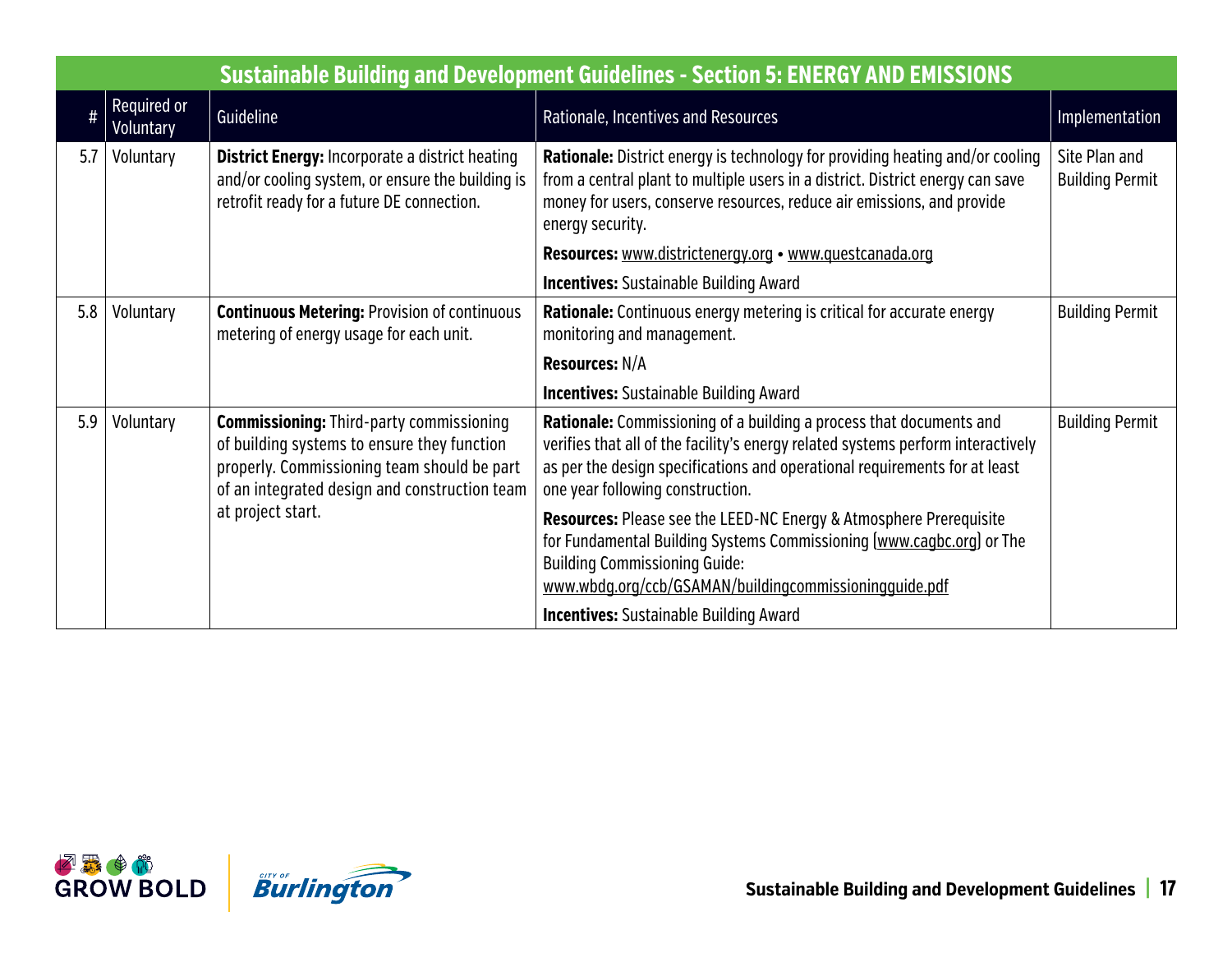|     | <b>Sustainable Building and Development Guidelines - Section 6: WASTE AND BUILDING MATERIALS</b> |                                                                                                                                                                                                                      |                                                                                                                                                                                                                                      |                           |  |  |
|-----|--------------------------------------------------------------------------------------------------|----------------------------------------------------------------------------------------------------------------------------------------------------------------------------------------------------------------------|--------------------------------------------------------------------------------------------------------------------------------------------------------------------------------------------------------------------------------------|---------------------------|--|--|
|     | Required or<br>Voluntary                                                                         | Guideline                                                                                                                                                                                                            | Rationale, Incentives and Resources                                                                                                                                                                                                  | Implementation            |  |  |
| 6.1 | Required                                                                                         | <b>Waste Management Plan: Provide and</b><br>implement a waste management plan in                                                                                                                                    | Rationale: Recycling and composting treats waste as a resource and<br>reduces the need for landfill expansion.                                                                                                                       | OPA/ZBLA and<br>Site Plan |  |  |
|     |                                                                                                  | accordance with Regional requirements.                                                                                                                                                                               | <b>Resource:</b> Halton Region's Development Design Guidelines for Source<br><b>Separation of Solid Waste:</b><br>www.halton.ca/cms/One.aspx?portalId=8310&pageId=73736                                                              |                           |  |  |
| 6.2 | Voluntary                                                                                        | Waste Management Facilities: Provision of<br>recycling, garbage and composting facilities<br>(beyond those required by Halton Region) which<br>are easily accessible for all occupants (in an<br>attached building); | Rationale: Recycling and composting treats waste as a resource and<br>reduces the need for landfill expansion.                                                                                                                       | <b>Site Plan</b>          |  |  |
| 6.3 | Voluntary                                                                                        | Recycled Materials: Ensure that at least 15%<br>of a project's construction materials (based on<br>value) are comprised of refurbished/reused or<br>recycled content;                                                | <b>Rationale:</b> Reduces the demand for new materials and their associated<br>environmental impacts.                                                                                                                                | <b>Building Permit</b>    |  |  |
|     |                                                                                                  |                                                                                                                                                                                                                      | <b>Resources: N/A</b>                                                                                                                                                                                                                |                           |  |  |
| 6.4 | Voluntary                                                                                        | <b>Locally Manufactured: Ensure that at least</b>                                                                                                                                                                    | <b>Incentives:</b> Sustainable Building Award<br>Rationale: Local materials support the local economy and reduce the                                                                                                                 | <b>Building Permit</b>    |  |  |
|     | locally manufactured content;                                                                    | 15% of a project's construction materials (based<br>on value) are comprised of materials with                                                                                                                        | environmental impacts associated with transportation. Products should be<br>sourced within 160 km of development site.                                                                                                               |                           |  |  |
|     |                                                                                                  |                                                                                                                                                                                                                      | Resource: N/A                                                                                                                                                                                                                        |                           |  |  |
|     |                                                                                                  |                                                                                                                                                                                                                      | <b>Incentives:</b> Sustainable Building Award                                                                                                                                                                                        |                           |  |  |
| 6.5 | Voluntary                                                                                        | Sustainable Wood: Where wood based<br>materials are used, utilize a minimum of 25%<br>that are certified in accordance with the Forest<br>Stewardship Council's principles and criteria for                          | Rationale: The Forest Stewardship Council (FSC) is an international<br>certification and labeling system dedicated to promoting responsible<br>forest management, which includes sustainable harvesting and replanting<br>practices. | <b>Building Permit</b>    |  |  |
|     |                                                                                                  | wood building components.                                                                                                                                                                                            | Resources: Forestry Stewardship Council - ca.fsc.org/en-ca                                                                                                                                                                           |                           |  |  |
|     |                                                                                                  |                                                                                                                                                                                                                      | <b>Incentive:</b> Sustainable Building Award                                                                                                                                                                                         |                           |  |  |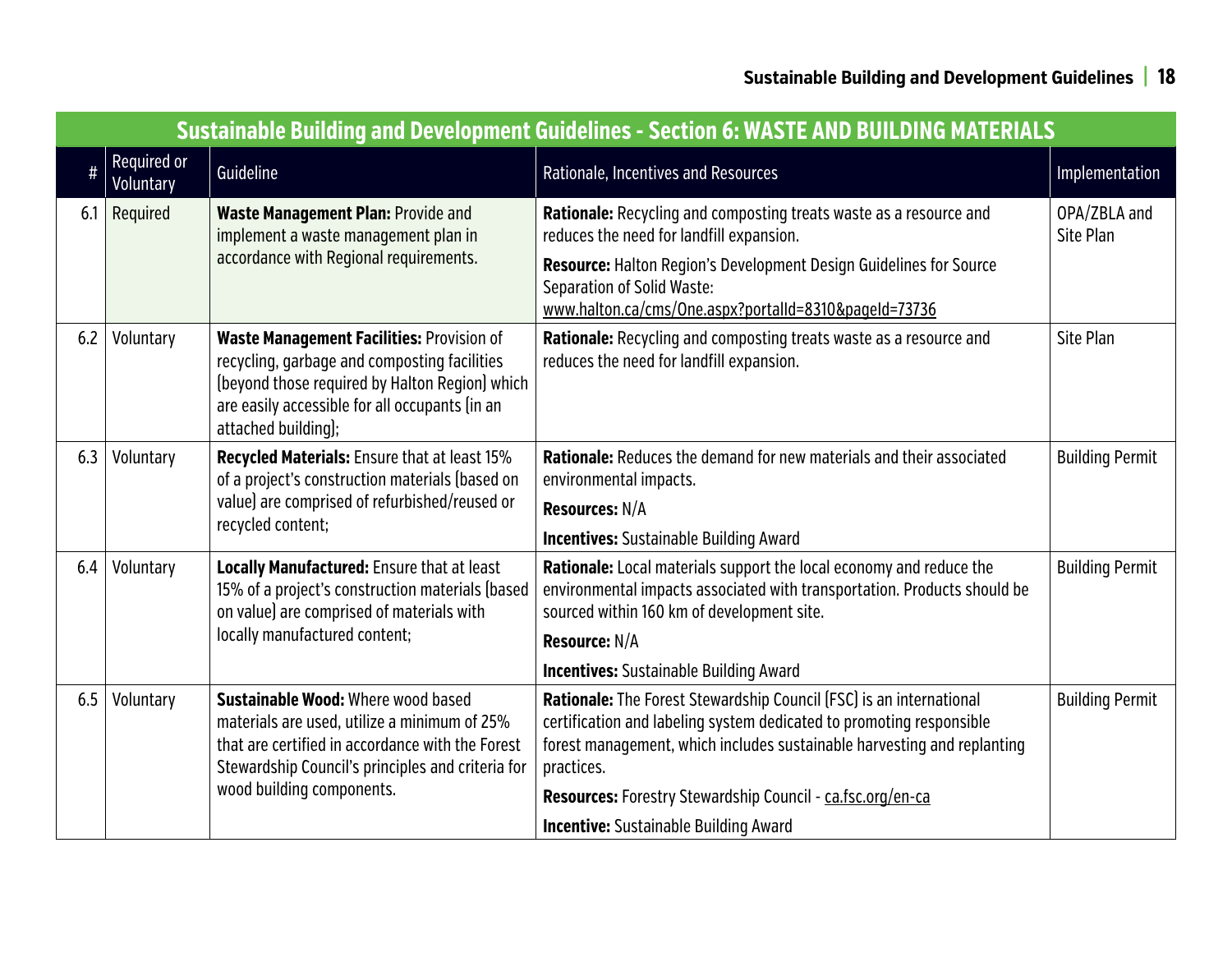|     | <b>Sustainable Building and Development Guidelines - Section 6: WASTE AND BUILDING MATERIALS</b>                                                                              |                                                                                           |                                                                                                                                               |                        |  |  |
|-----|-------------------------------------------------------------------------------------------------------------------------------------------------------------------------------|-------------------------------------------------------------------------------------------|-----------------------------------------------------------------------------------------------------------------------------------------------|------------------------|--|--|
|     | Required or<br>Voluntary                                                                                                                                                      | Guideline                                                                                 | Rationale, Incentives and Resources                                                                                                           | Implementation         |  |  |
| 6.6 | Air Pollutants in Materials: Minimization of<br>Voluntary<br>air pollutants in interior materials by using<br>low or no VOC paints, carpets, adhesives and<br>other finishes. |                                                                                           | <b>Rationale:</b> The use of low VOC (volatile organic compounds) paint and<br>finishes improve indoor air quality.                           | <b>Building Permit</b> |  |  |
|     |                                                                                                                                                                               |                                                                                           | <b>Resource: N/A</b>                                                                                                                          |                        |  |  |
|     |                                                                                                                                                                               | <b>Incentives:</b> Sustainable Building Award                                             |                                                                                                                                               |                        |  |  |
| 6.7 | Voluntary                                                                                                                                                                     | <b>Construction Waste Management: Develop</b><br>and implement a waste management plan to | Rationale: Reduces construction and demolition waste disposed of in<br>landfills, and to treat recycled and salvaged materials as a resource. | <b>Building Permit</b> |  |  |
|     |                                                                                                                                                                               | recycle and/or salvage construction, demolition                                           | <b>Resource: N/A</b>                                                                                                                          |                        |  |  |
|     |                                                                                                                                                                               | and land clearing waste.                                                                  | <b>Incentive:</b> Sustainable Building Award                                                                                                  |                        |  |  |

|     | Sustainable Building and Development Guidelines - Section 7: MAINTENANCE, MONITORING AND COMMUNICATION |                                                                                                                                                                                                                                                                                                           |                                                                                                                                                                                                                          |                        |  |  |
|-----|--------------------------------------------------------------------------------------------------------|-----------------------------------------------------------------------------------------------------------------------------------------------------------------------------------------------------------------------------------------------------------------------------------------------------------|--------------------------------------------------------------------------------------------------------------------------------------------------------------------------------------------------------------------------|------------------------|--|--|
|     | $\#$ Required or<br>Voluntary                                                                          | Guideline                                                                                                                                                                                                                                                                                                 | Rationale, Incentives and Resources                                                                                                                                                                                      | Implementation         |  |  |
|     | Voluntary                                                                                              | <b>Maintenance Plan: provision of a building</b><br>maintenance plan that provides instructions,<br>training requirements and schedules for<br>maintaining sustainability features of the site/<br>building/landscaping. Includes requirements for<br>recommissioning plan of the facility every 5 years. | Rationale: A maintenance plan will ensure sustainability features remain<br>implemented on the site and continue to function at optimal levels.<br><b>Resource: N/A</b><br><b>Incentives:</b> Sustainable Building Award | <b>Building Permit</b> |  |  |
| 7.2 | Voluntary                                                                                              | <b>Education:</b> provision of instructions for<br>homeowners and occupants that explain the                                                                                                                                                                                                              | <b>Rationale:</b> Communicating the building's green development features and<br>familiarizing the owner(s) or occupants with these features will help to                                                                | <b>Building Permit</b> |  |  |





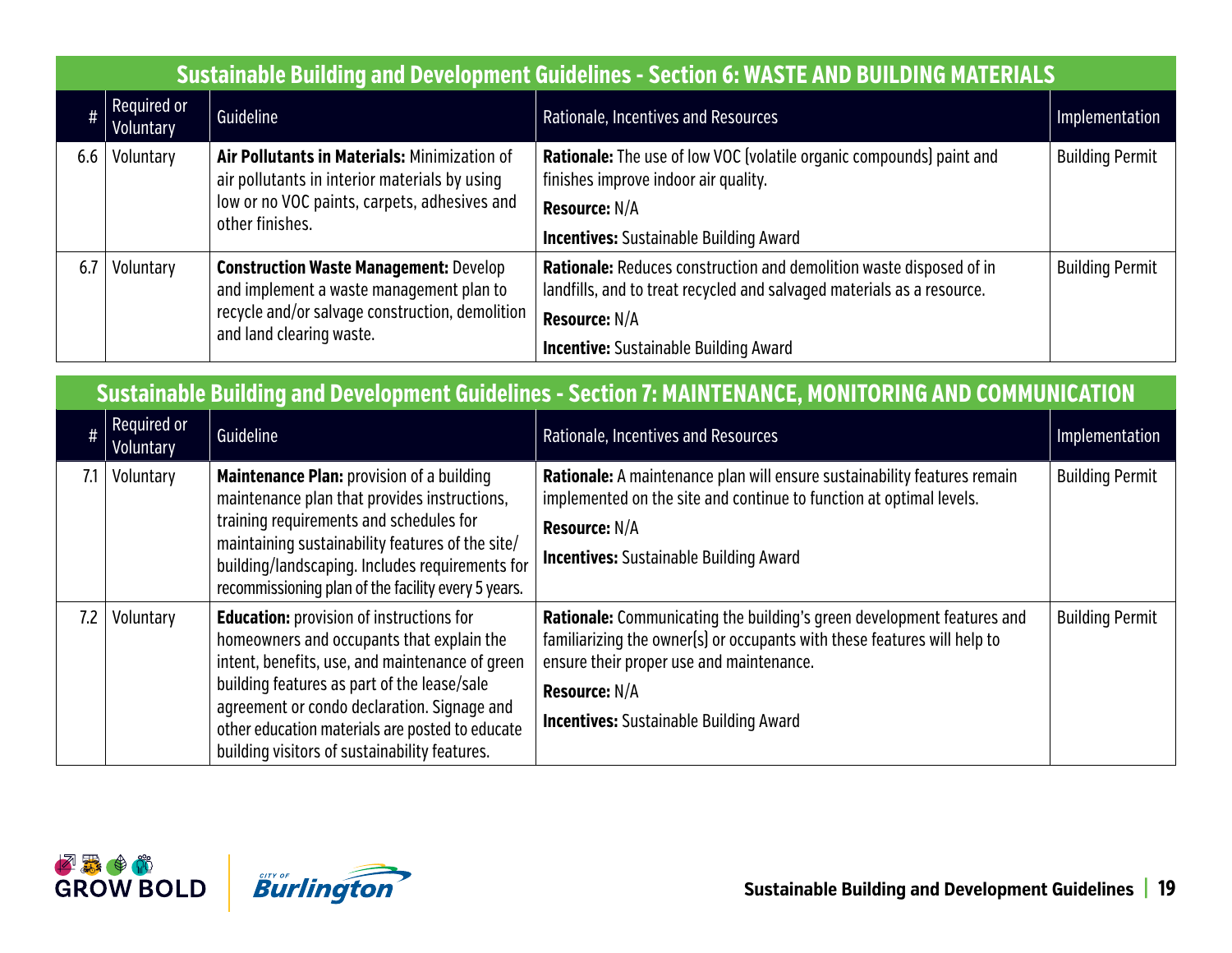|     | <b>Sustainable Building and Development Guidelines - Section 7: MAINTENANCE, MONITORING AND COMMUNICATION</b> |                                                                                                                                                                                            |                                                                                                                                                                |                        |  |  |
|-----|---------------------------------------------------------------------------------------------------------------|--------------------------------------------------------------------------------------------------------------------------------------------------------------------------------------------|----------------------------------------------------------------------------------------------------------------------------------------------------------------|------------------------|--|--|
| #   | Required or<br>Voluntary                                                                                      | Guideline                                                                                                                                                                                  | Rationale, Incentives and Resources                                                                                                                            | Implementation         |  |  |
| 7.3 | Voluntary<br>(note exception)                                                                                 | <b>Monitoring: collection and monitoring of</b><br>project performance data on energy, water and<br>healthy living environments.                                                           | Rationale: Monitoring is critical to understand project performance and to<br>undertake adaptive management measures, maintenance and training as<br>required. | <b>Building Permit</b> |  |  |
|     |                                                                                                               | <b>Note: Ontario's Energy and Water Reporting</b><br>and Benchmarking (EWRB) program has<br>reporting requirements for commercial, multi<br>unit residential and some industrial buildings | Resource: EWRB - www.energy.gov.on.ca/en/ontarios-ewrb/<br><b>Incentives:</b> Sustainable Building Award                                                       |                        |  |  |
|     |                                                                                                               | over 50,000 square feet.                                                                                                                                                                   |                                                                                                                                                                |                        |  |  |

|     | <b>Sustainable Building and Development Guidelines - Section 8: INNOVATION</b> |                                                                                              |                                                                                                                                                                                 |                |  |
|-----|--------------------------------------------------------------------------------|----------------------------------------------------------------------------------------------|---------------------------------------------------------------------------------------------------------------------------------------------------------------------------------|----------------|--|
|     | Required or<br>Voluntary                                                       | Guideline                                                                                    | Rationale, Incentives and Resources                                                                                                                                             | Implementation |  |
| 8.1 | Voluntary                                                                      | Innovative design or performance features not<br>listed that receive approval from the City. | Rationale: The intent of this category is to encourage and recognize<br>additional innovative approaches in design or performance that are not<br>specifically addressed above. | <b>Various</b> |  |
|     |                                                                                |                                                                                              | <b>Incentive:</b> Sustainable Building Award                                                                                                                                    |                |  |

**NOTE:** Highlighted items are required based on Official Plan Policies, Zoning Bylaws or other City Bylaws.